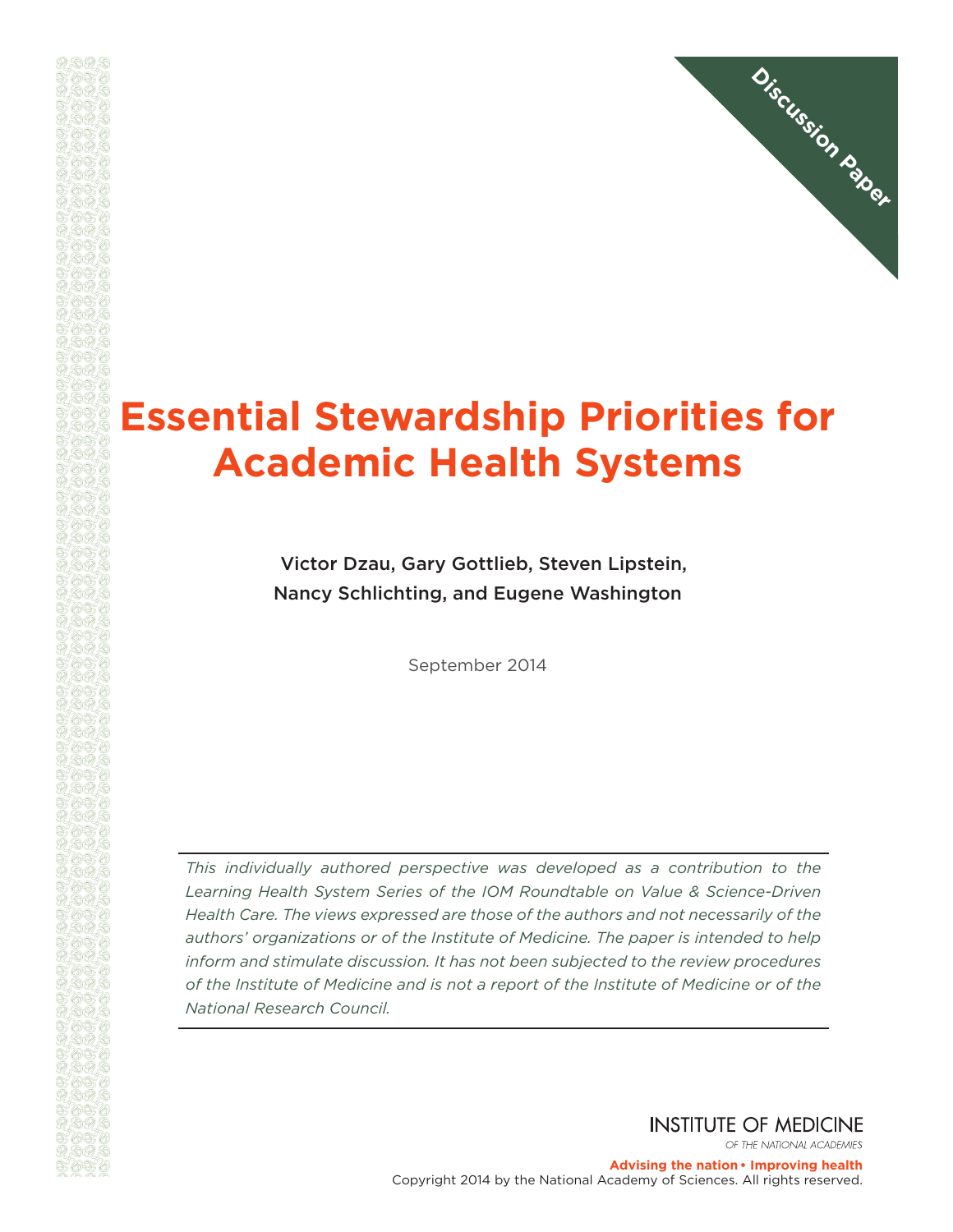## **AUTHORS**

#### **Victor J. Dzau, M.D.\***

President and Chief Executive Officer Duke University Medical Center and Health System

**Gary L. Gottlieb, M.D., M.B.A.** President and Chief Executive Officer Partners HealthCare System

**Steven H. Lipstein, M.H.A.**

President and Chief Executive Officer BJC HealthCare

#### **Nancy M. Schlichting, M.B.A.** Chief Executive Officer

Henry Ford Health System

#### **A. Eugene Washington, M.D., M.Sc.**

Vice Chancellor, UCLA Health Sciences Dean, David Geffen School of Medicine Chief Executive Officer, UCLA Health System

### The authors were assisted by the following individuals:

**Ashley Abarr** Institute of Medicine

**David W. Bates, M.D., M.Sc.** Partners HealthCare System

**Katherine Burns** Institute of Medicine

**Lia Ramer Bygrave** David Geffen School of Medicine at UCLA

**William A. Conway, M.D.** Henry Ford Health System

**W. Claiborne Dunagan** BJC HealthCare

**Will Ellaissi** Duke University Medical Center and Health System

**Timothy Ferris, M.D.** Partners HealthCare System **Rose M. Glenn** Henry Ford Health System

**Michael Ritt Jaff, D.O.** Partners HealthCare System

**Elizabeth Johnston** Institute of Medicine

**Anne Klibanski, M.D.** Partners Biobank and PCORI

**Isaac Lin, MBA** UCLA Health System

**Jennifer K. Lodge, PhD** Washington University in St. Louis

**David R. Nerenz, Ph.D.** Henry Ford Health System

**Sandhya Rao, M.D.** Partners HealthCare System

**Joseph Rhatigan, M.D.** Partners HealthCare System **Elizabeth Robinson, M.P.P.** Institute of Medicine

**Devdutta Sangvia, M.D.** Duke University Medical Center and Health System

**Thomas Santel** Raising St. Louis, BJC **HealthCare** 

**Francesco Sergi** Institute of Medicine

**Krishna Udayakumar, M.D.** Duke University Medical Center and Health System

**Neil Wagle, M.D.** Partners HealthCare System

\*Dr. Dzau is now President of the Institute of Medicine. His contribution to this Discussion Paper was completed prior to leaving Duke University.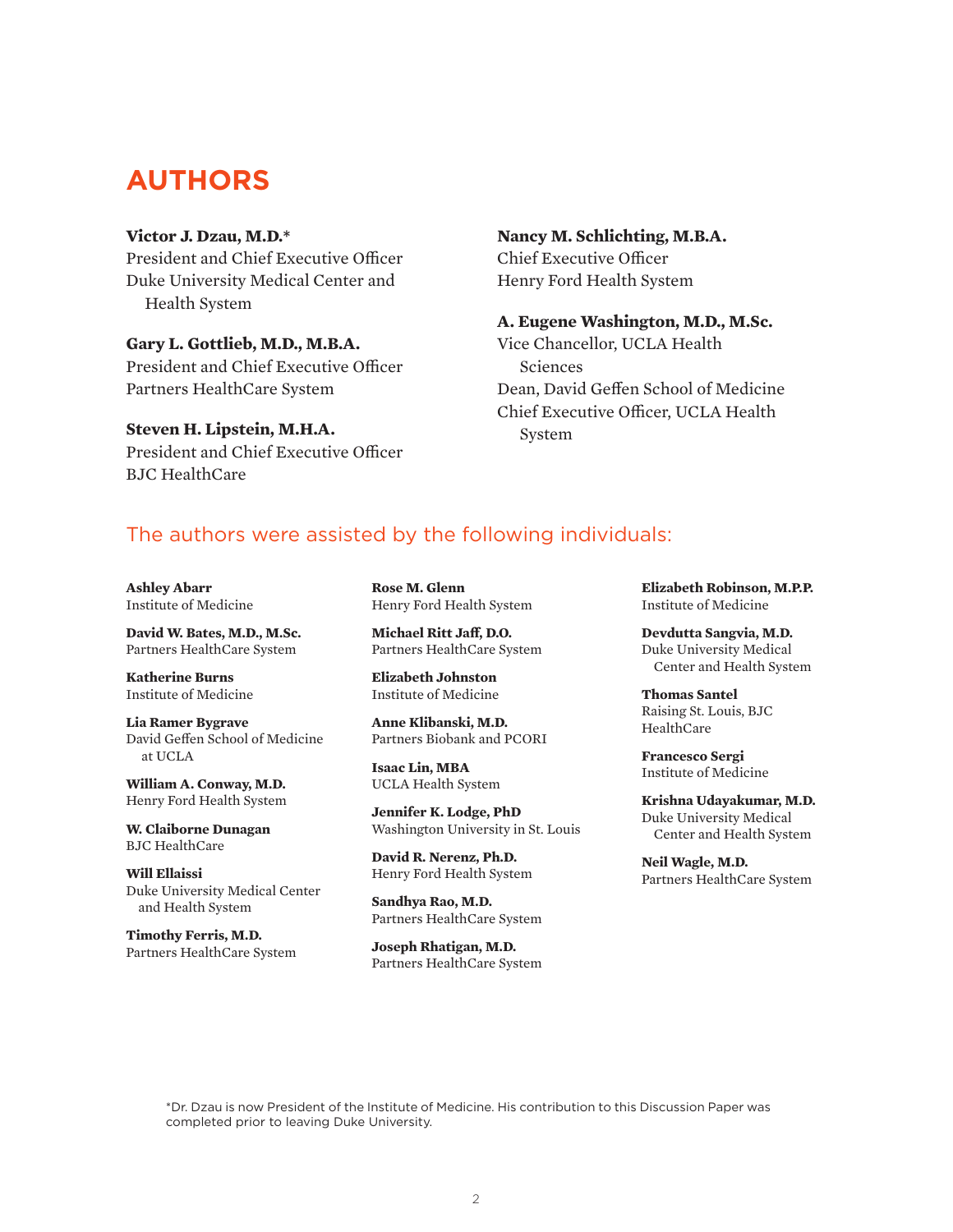## **ESSENTIAL STEWARDSHIP PRIORITIES FOR ACADEMIC HEALTH SYSTEMS**\*

#### Victor Dzau, Gary Gottlieb, Steven Lipstein, Nancy Schlichting, and Eugene Washington

In our leadership roles with Academic Health Systems, we are simultaneously excited by the stunning potential we see for health and health care and also sensitive to the strains that arise from the pace of changes underway in the organization, financing, and delivery of health care in America. It is critical that as the health system grapples with increasing pressures to improve outcomes and to lower costs, the capacities for innovation and building the workforce of the future are not lost. Given our unique mandates to foster progress in real-time, bench-to-bedside research while ensuring the excellence of the health workforce, we recognize that Academic Health Systems hold much of the responsibility for leading the way to a continuously learning and improving health system.

The fact that Academic Health Systems also face economic challenges that call into question the effectiveness and viability of current models might be a positive development. Experiences at our own institutions have made us acutely aware that these challenges provide the distinct opportunity for Academic Health Systems to adapt through differentiation and build upon our unique strengths by increasing collaboration and innovation so that we can fulfill our responsibilities to the health system and the country. From our experiences and what we have observed, we have identified the shared aspects central to our missions here as a list of essential stewardship priorities.

These 10 essential priorities serve as a grounding framework for Academic Health Systems in order to maintain our charge while establishing an ongoing capacity to ensure improved health through better care, innovation, and education. We offer examples of those experiences throughout the text and present full versions in the corresponding document on Academic Health System Case Material. But, we are also aware of many other examples throughout the nation and encourage the growth of this inventory through contributions by others.

## **DEFINING CHALLENGES**

As the recognized stewards of innovation and progress in research, education, and health care in the United States, Academic Health Systems (AHSs) hold primary responsibilities for ensuring that the next-generation health care workforce

is equipped to use not only the skills, information, and resources available today but also those likely to be available tomorrow. With knowledge and tools in health and medicine changing at an accelerating pace, and with the organizational and practice

<sup>\*</sup>Suggested citation: Dzau, V., G. Gottlieb, S. Lipstein, N. Schlichting, and E. Washington. 2014. *Essential stewardship*<br>*priorities for academic health systems.* Discussion paper, Institute of Medicine, Washington, DC. h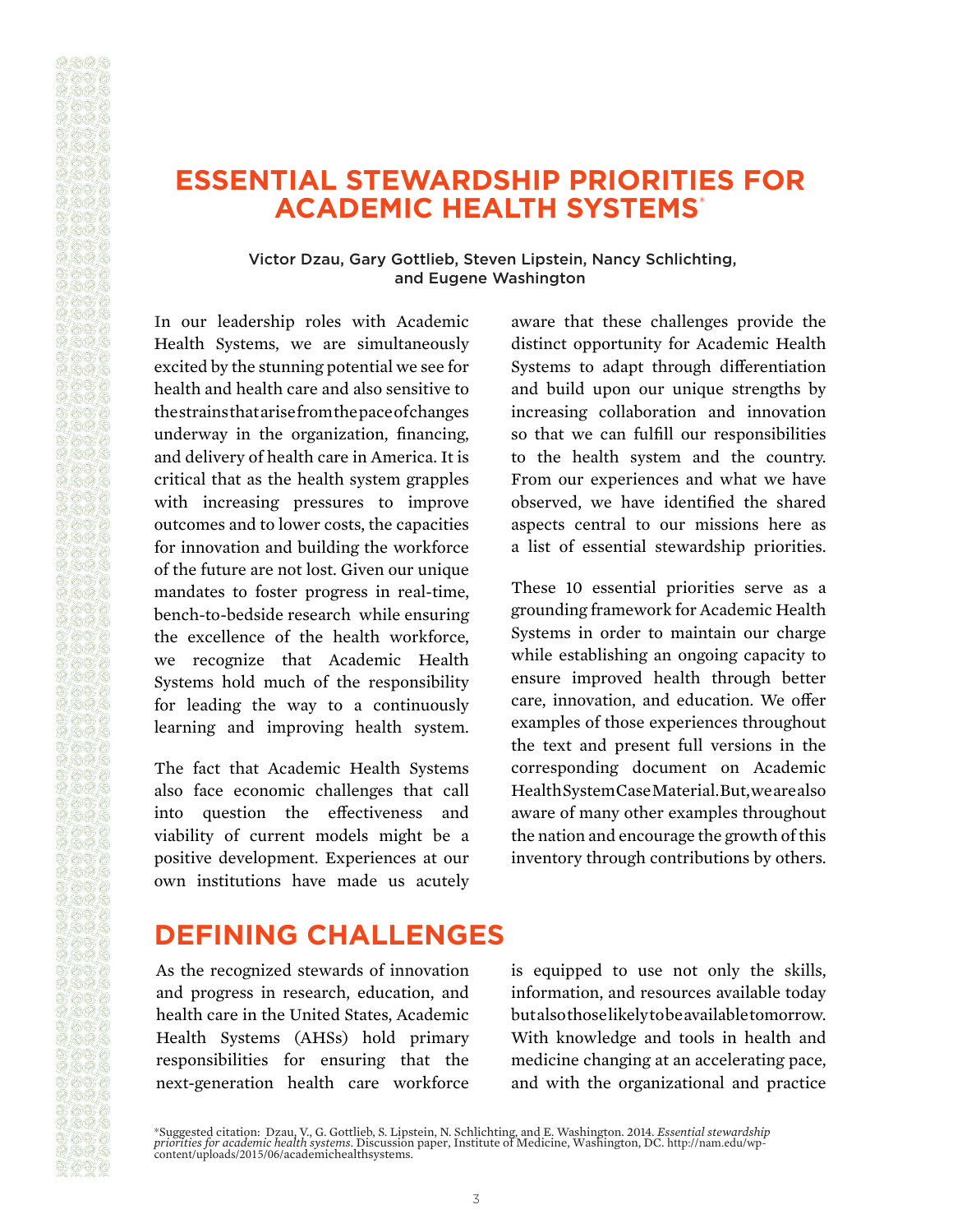patterns in health care in a period of dynamic and competitive flux, the challenges that confront all in health care today impinge acutely on the Academic Health System community. AHSs find themselves fixed in a crucible of expectations that they will deliver advanced expertise and performance, despite the context of circumstances that place them at the bleeding edge of revenue streams and traditions that are neither nimble

nor easily adapted to changing financial circumstances.

A health system grappling with increasing pressures to improve quality while reducing costs depends

on the tools of innovation and workforce effectiveness and efficiency to achieve the triple aim of better care, lower cost, and improved health outcomes. The onus of responsibility for development, validation, and standard-setting for key components often falls to AHSs, even as the funding and resources that support them dwindle. Stewarding these capacities is critical to the future of American health, and that function depends on the success and

adaptability of Academic Health Systems.

Health care systems without these broader stewardship responsibilities have responded to cost pressures with a strategy of consolidation and efficiency initiatives, counteracting thinner margins by spreading fixed costs over a greater volume of activity and with acquisitions that diversify revenue streams to disperse financial risk over a larger population base. However, a longerterm, system-wide transformation to a better performing, coordinated health system requires the simultaneous engagement of innovation in the delivery of care, advancement of clinical research, and training and deploying a population health conscious, team-based health care workforce.

Sustaining the ability of AHSs to contribute leadership in these arenas requires adapting to changing economic circumstances

> without sacrificing the unique capabilities that only AHS's can contribute. Reports on the economic viability of Academic Health Systems make it clear that the status quo is no

longer an option. A 2014 report from

the Association of American Medical Colleges (AAMC) Advisory Panel on Health Care reviewed in detail the challenges to the sustainability of AHSs and identified eight elements for close consideration, which were generally as follows: systems orientation, geographically and clinically; governance strongly aligned with internal and external accountability; evolution in university relationships to enhance the capacity to respond to change; new organizational roles and skills for physician leaders; transparency in clinical outcomes and financial performance; restructuring the operating model for cost and quality; population health orientation and accountability; and candid ongoing assessment of strengths and weaknesses.<sup>1</sup>

Each of the AAMC report themes represents a practical management priority important to AHS operational and financial success moving forward. Our aim in this Institute of Medicine Discussion Paper is to provide a

The 10 essential stewardship priorities reflect the strategies that, in our experiences, are central to the success of AHSs building upon their strengths in the evolving health care landscape The 10 essential<br>stewardship priorities reflect<br>the strategies that, in our<br>experiences, are central to<br>the success of AHSs building<br>upon their strengths in<br>the evolving health care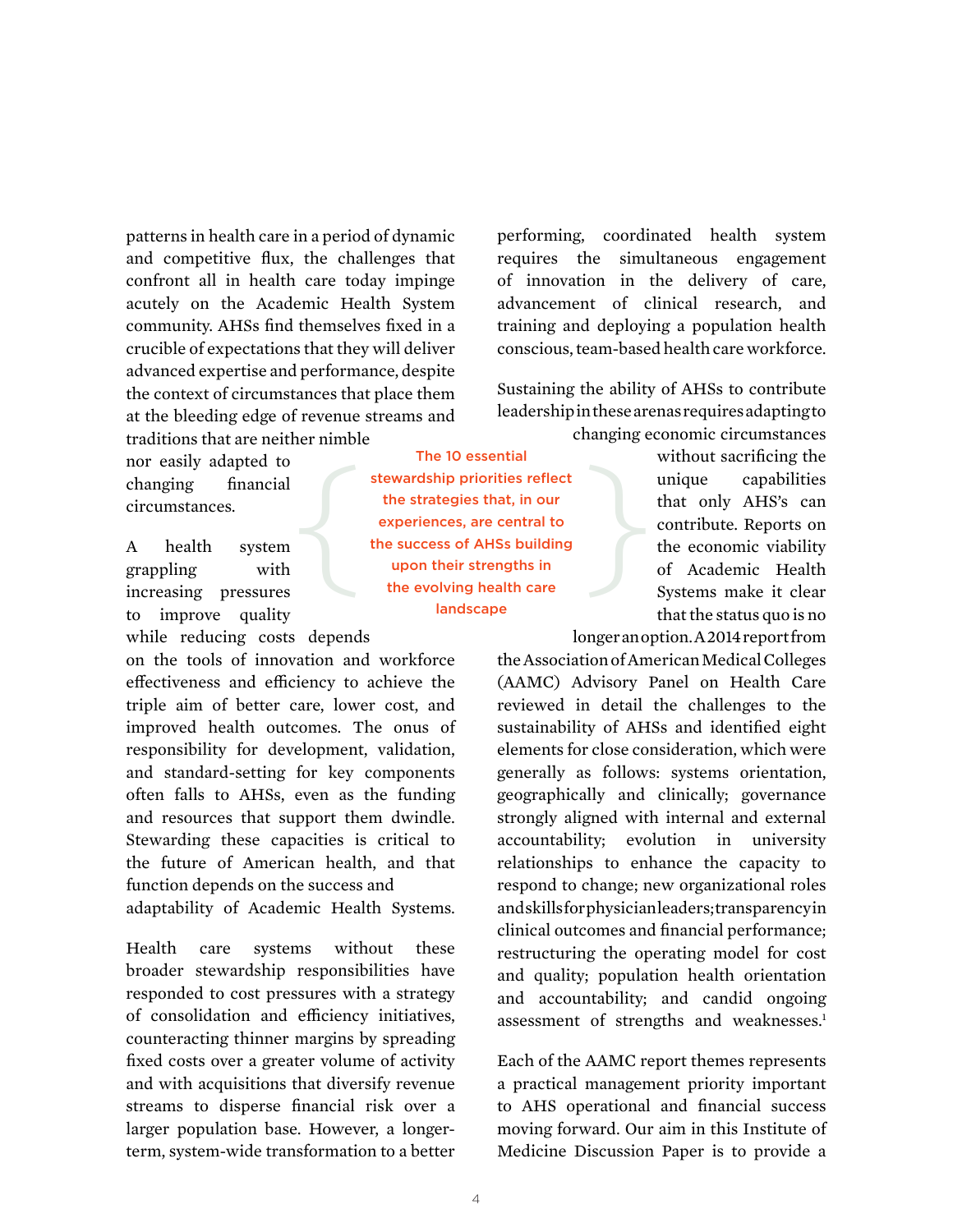complementary emphasis on the dynamics that must be addressed on the mission side of AHS responsibilities, which are clearly central considerations for our business models. In this respect, we draw from our various experiences leading different Academic Health Systems to underscore 10 essential priorities, which are common to our missions and which must be kept squarely in focus as we contend with the turbulent times.

Together, these priorities represent a strategy of adaptation through differentiation, tailored to the unique AHS responsibilities, needs, and resources. What will be critical to success in making the necessary changes is a willingness to develop meaningful partnerships, both with our stakeholders and with each other, as Academic Health System leaders working cooperatively toward shared goals.

## **CONTRIBUTORS TO HEALTH PROGRESS**

Academic Health Systems represent a critical and distinctive component of the nation's health enterprise. Also known as Academic Medical Centers, AHSs represent partnerships between accredited higher education institutions, health professions schools, and health care providers. As both clinical and academic leaders, AHSs serve a critical role in the national dialogue on health and health care. They also hold responsibility for educating and training the future health workforce and often represent an essential link in the bench-to-bedside progression of clinical research. Many of the most transformational opportunities and innovations in the health system are focused on integration and coordination, from bridging research and practice to developing fluid data streams to enhancing resource use across different care sites in a community. Academic Health Systems therefore offer an ideal venue for research, development, and training around technologies and approaches that stand to benefit from interdisciplinary perspectives and a culture of learning and experimentation. Some of the ways in which AHSs hold unique and disproportionate societal responsibilities are highlighted below.

*Delivery of complex services to high risk populations*

The complexity of the patient population served by Academic Health Systems is well beyond that served elsewhere. AHSs tend to provide services that are less common and more specialized than in non-teaching hospitals, and they also disproportionately serve populations at higher risk. With respect to services, 87 percent of teaching hospitals provide psychiatric emergency services, compared to 25 percent for non-teaching hospitals.2 Similarly, teaching hospitals provide 63 percent of our nation's pediatric intensive care.3 AHSs have traditionally played a critical role in community health and expanding access to care, and, in 2013, Academic Health Systems represented 6 percent of hospitals but provided 40 percent of the nation's charity care and received 40 percent of transfers for complex care.4

#### *Training the health and health care workforce*

With health and health care comprising more than 17 percent of the national economy in the United States, the workforce needs in health and health care are substantial and dynamic.<sup>5</sup> The estimated current U.S.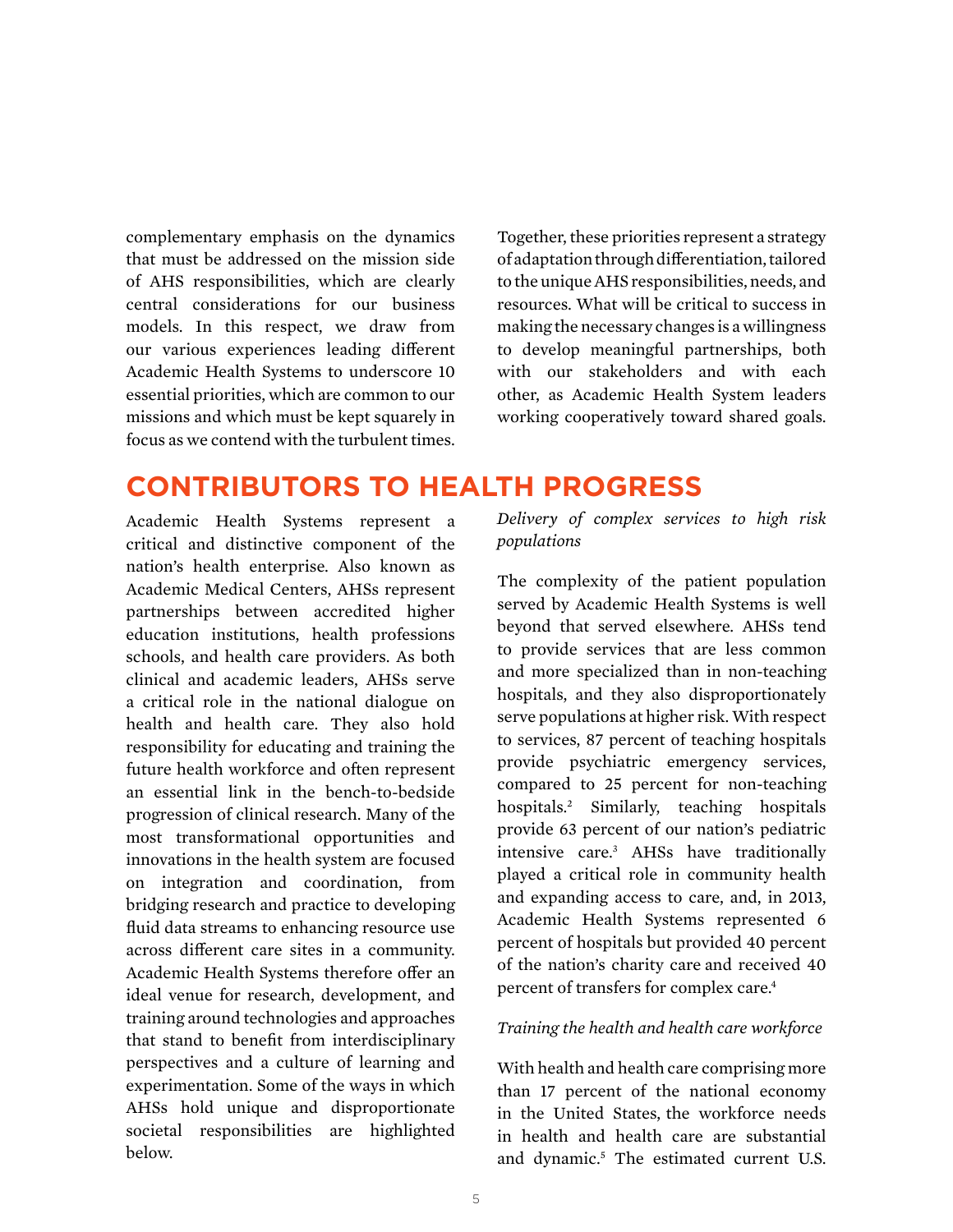health workforce of nearly 12 million people extends well beyond the approximately 800,000 physicians, 2.7 million nurses, 300,000 pharmacists, 300,000 laboratory technicians, and other licensed health care professionals in active practice.6, 7, 8, 9, 10 AHSs yearly graduate nearly 17,000 new physicians as well as about 20,000 nurses who graduate with bachelor's degrees.<sup>11, 12</sup> Approximately 5,000 pharmacists and 6,000 physician assistants also graduate annually, and some 110,000 medical residents are in training programs approved by the Accreditation Council for Graduate Medical Education.<sup>13,</sup> 14, 15 Along with professional societies and the relevant government agencies, Academic Health Systems serve as the vehicles through which the health workforce pipeline needs are assessed and addressed.

#### *Leadership in clinical practice and quality*

AHSs are responsible not only for the numbers in the health professions pipeline but also for their skill sets and, again in partnership with professional societies and relevant government agencies, for adherence to training and practice standards. With the continuing focus on care outcomes and continuous improvement, the development of evidence-based clinical guidance continues to be an important tool for improving care quality. Currently, nearly 2,600 clinical guidelines are contained in the National Guidelines Clearinghouse maintained by the Agency for Healthcare Research and Quality. <sup>16</sup> AHSs are not as large as many mega multistate health systems and multi-specialty physician organizations, yet AHS clinicians serve disproportionately in key roles in the production of those guidelines as well as in their implementation and assessment. Academic Health Systems are also expected to serve as sources of counsel and, as appropriate, as test beds for demonstration and validation of new models and new approaches for the delivery and improvement of care processes.

### *Developing instruments of evaluation, accountability, and data management*

Just as critical as their roles in developing new approaches and new models, faculty within Academic Health Systems are often sources of leadership in the assessment and measurement of care costs and outcomes. The drive across the health system toward improved outcomes and lower costs requires better metrics and better tools for assessing and improving in real time as well as for identifying and communicating the return on investment of research activities. Of special importance in this respect is the expectation that AHSs will provide leadingedge expertise in the development and use of the digital infrastructure for care delivery, assessment, and improvement—a particular challenge since a sizable proportion of AHS patients are referrals from outside the system, requiring interfaces with multiple information technology (IT) platforms.

### *Biomedical and clinical research advancement and translation*

Academic Health Systems are positioned to generate new knowledge and to discover new approaches to overall health improvement. With an estimated public and private investment totaling \$120 billion in 2012, the U.S. remains the largest source of biomedical research in the world, and much of this work is conducted in Academic Health Systems.<sup>17</sup>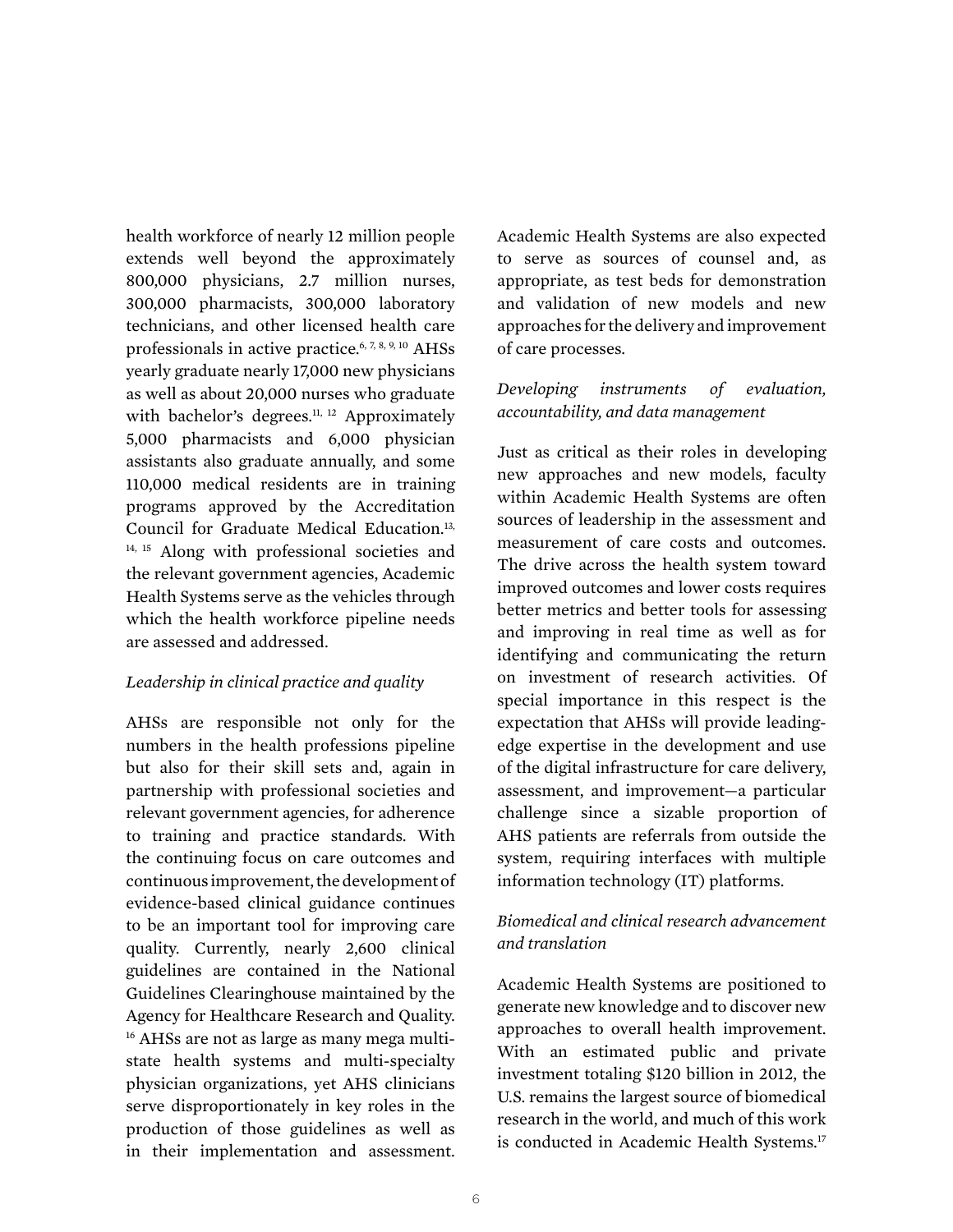Of the approximately \$31 billion budget of the National Institutes of Health (NIH) in 2012, three-quarters went to AHSs.<sup>18, 19</sup> The pharmaceutical and biotech industry invested nearly \$70 billion in biomedical research in 2012, and although much of that was intramural research, a substantial share of the investment was shaped through professional interaction with members of the Academic Health System community.20 AHSs continue to produce new insights about individual variation in disease susceptibility, diagnosis, and treatment. Perhaps the most rapidly emerging tool in biomedical and clinical research is found in the many forms of the developing digital infrastructure and the concomitant opportunities to draw lessons and knowledge from data sets of unprecedented size.

### *Fostering interdisciplinary perspectives and programs*

One compelling research avenue for which Academic Health Systems are also uniquely positioned is that of interdisciplinary research. An important limiting factor of previous research activities has been the lack of capacity to assess the ways in which many factors—biological, social, environmental, and behavioral—intersect to affect disease occurrence and treatment. With the developments occurring now in biology and information technology, the capacity to study and understand those intersections is greater, but there are few places outside of the university and Academic Health System environments in which the necessary scientific disciplines can be assembled into teams to conduct this important work. As a result, Academic Health Systems currently offer the most promising venue

for research, development, and training around technologies and approaches that stand to benefit from interdisciplinary perspectives and a culture of learning and experimentation.

### *Catalyzing attention to population health opportunities and priorities*

A natural corollary of the advantageous capacity of AHSs for interdisciplinary study and practice is the growing need for them to serve as a source of leadership and guidance for population-wide health improvement efforts. In acknowledgement of both the potential and the necessity for population -based initiatives for health improvement, the Patient Protection and Affordable Care Act (ACA) contains a number of provisions to strengthen the national population health improvement agenda. As sources of expertise and data for population health, AHSs find themselves with new demands and opportunities for alliances and partnerships in the provision of health and health care programs that can meet the needs of diverse communities and the populations they serve.

### *Maintaining ties to global issues and perspective*

Communication, commerce, and travel patterns have substantially changed perspectives, horizons, and interactions so that the need and the opportunity to share information and progress globally is becoming a practical reality. Historically, the academic health arena, through initiatives that are binational, multinational, and international in nature, has been the leading focal point for these relationships. Those links—particularly institution-to-institution collaborations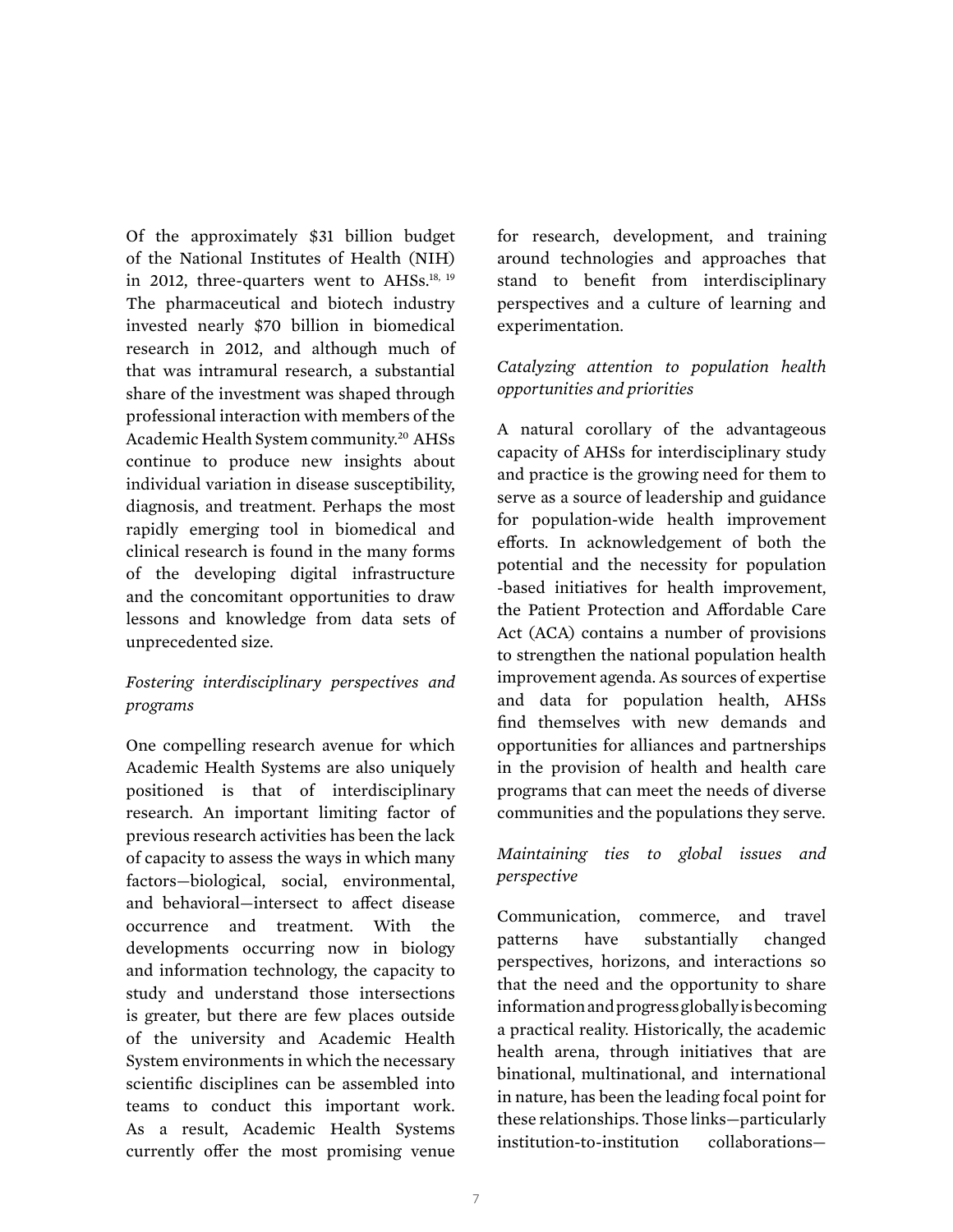have increased substantially in the wake of new communication capabilities, and, although these communications are likely to become more diversified and networked,

it is likely that many AHSs will still bear disproportionate responsibilities for action on the global scene to share best practices and improve care across the world.

## **THE CHANGING LANDSCAPE**

Along with overall forces for change at play in the American health system consolidation and reform in the insurance market, concerns about escalating costs, incentives and practices around IT implementation, stronger focus on outcomes and accountability, requirements for transparency, and information available to consumers—Academic Health Systems are also facing changes in the revenue stream prospects related to support for health professions training and biomedical research. Highlights follow for some of the developments and trends with particular importance to the landscape for AHSs.

#### *Nature of the care process*

Whether economic, managerial, scientific, technical, or cultural, the care process is the common conduit for the influence of the various forces in play, and many of these forces can contribute positively to the evolution of the care process. Recognition and concern about substantial shortfalls in the efficiency and effectiveness of care, including in Academic Health Systems, creates pressures for change that can be difficult to accommodate from an institutional perspective. But, if the result is that patients are receiving more of the care they need and less of the care they do not and that what they receive is delivered more efficiently, then the result is in the patient's

interest. Increasingly, health systems are being challenged to develop models that shift care out of the hospital setting, moving the locus of care to the outpatient setting, the home, and the workplace where the emphasis can also shift to prevention, early detection, and longitudinal care management of chronic conditions. The special challenge for AHSs is moving the locus of its activities (care delivery, education, and research) without compromising either innovation or the need to provide care across the entire continuum. Similarly, the pressures for cost discipline and efficiency are coming at a time that coincides with the need to better understand and apply emerging scientific insights about opportunities for tailoring clinical interventions to individual patients and to responsibly introduce data from personal mobile sensors into diagnostic and decision processes. Relatedly, the care process is beginning to be altered by the growing culture around patient and family involvement, through developments such as patient care portals, decision aids, and access to Web-based information. Given their stewardship of the frontiers of health care, AHSs bear a special obligation to keep abreast of evolving opportunities and to help guide their appropriate assessment and use.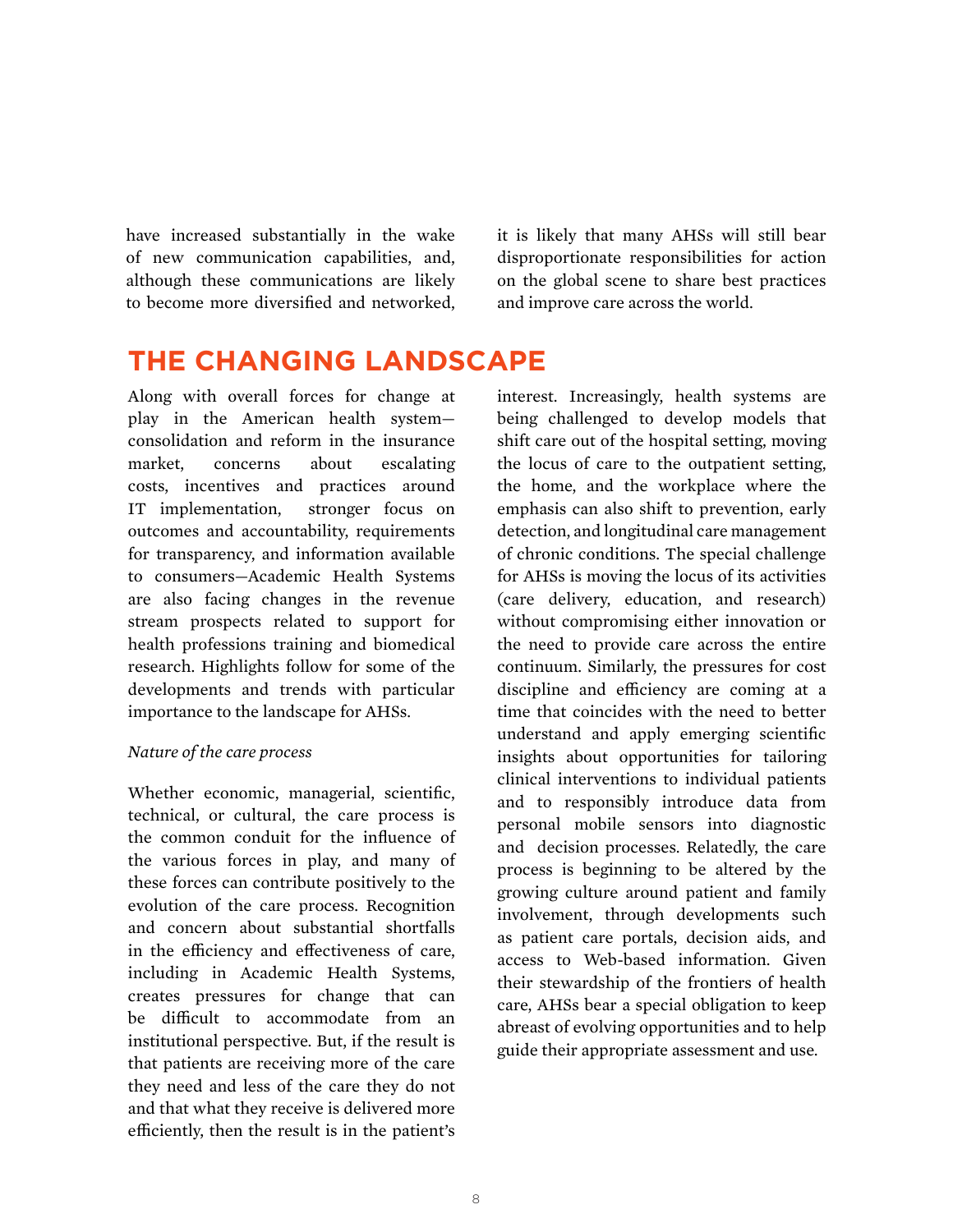#### *Role of patients and families*

A number of developments are under way that may lead to fundamental change in the roles played by patients and families in health care. Access to scientific information in health and medicine is open to the public not only via availability and retrieval on websites but also via patient portals and mobile monitoring devices. Patients and families have ready access to sources of information important to their care. As patients and families become more fully and actively involved, their roles as fully functioning partners in the care team becomes more a reality, with substantial implications for the effectiveness of care.

Again, change of this potential magnitude offers opportunity and a mandate for AHSs to understand and lead the change process of predictive, personalized, and integrative health care models for patients and families.

### *Changing workforce needs and the prospect of reduced support for training*

Greater dependence on information management technology to track, mobilize, and effectively apply the exploding body of scientific information; changes in the nature of the care process; and an emphasis on care teams all require adjustment in the culture and content of health professions training. The success and sustainability of coordinated care will require a balanced workforce. Opportunities for inter-professional education will be critical to building the capacity and competencies necessary for effective teamwork in the health care setting. Our "call for attention and action" is accentuated by the prospect of reduced support for training. Increasing scrutiny of

and pressure to reduce Graduate Medical Education funding through the Medicare program increases the strain at a time when the number of medical schools has increased by about 15 percent.<sup>21</sup> The administration has proposed reducing GME support by about \$11 billion over the coming 10 years. $22$ The limitations are examined further in the recently released IOM report *Graduate Medical Education That Meets the Nation's Health Needs*. 23 Outside of the clinical and direct patient care arena is the considerable need for more informaticians. Both the Office of the National Coordinator for Health Information Technology and the Bureau of Labor Statistics are predicting substantial shortages—between 35,000 and 50,000 people by 2020—in the supply of health information managers. 24 Although few would question the need for a studied assessment of the health workforce needs—profiles, skill sets, and strategies—creativity will clearly be important in the years ahead, and some AHSs may be able to get ahead of the curve by expanding their focus beyond physician education to create more interdisciplinary programs with other health professionals in growing areas such as population health management and clinical informatics. 25

### *Biomedical research funding*

Acute challenges to the core activities of many Academic Health Systems derive from the prospect of reduced funding for biomedical research. Currently, the revenue supporting AHSs comes from several key sources: Medicare, 21 percent; Medicaid, 17 percent; commercial insurers, 33 percent; and grants and contracts, 12 percent; with various other sources making up the balance.<sup>26</sup> Of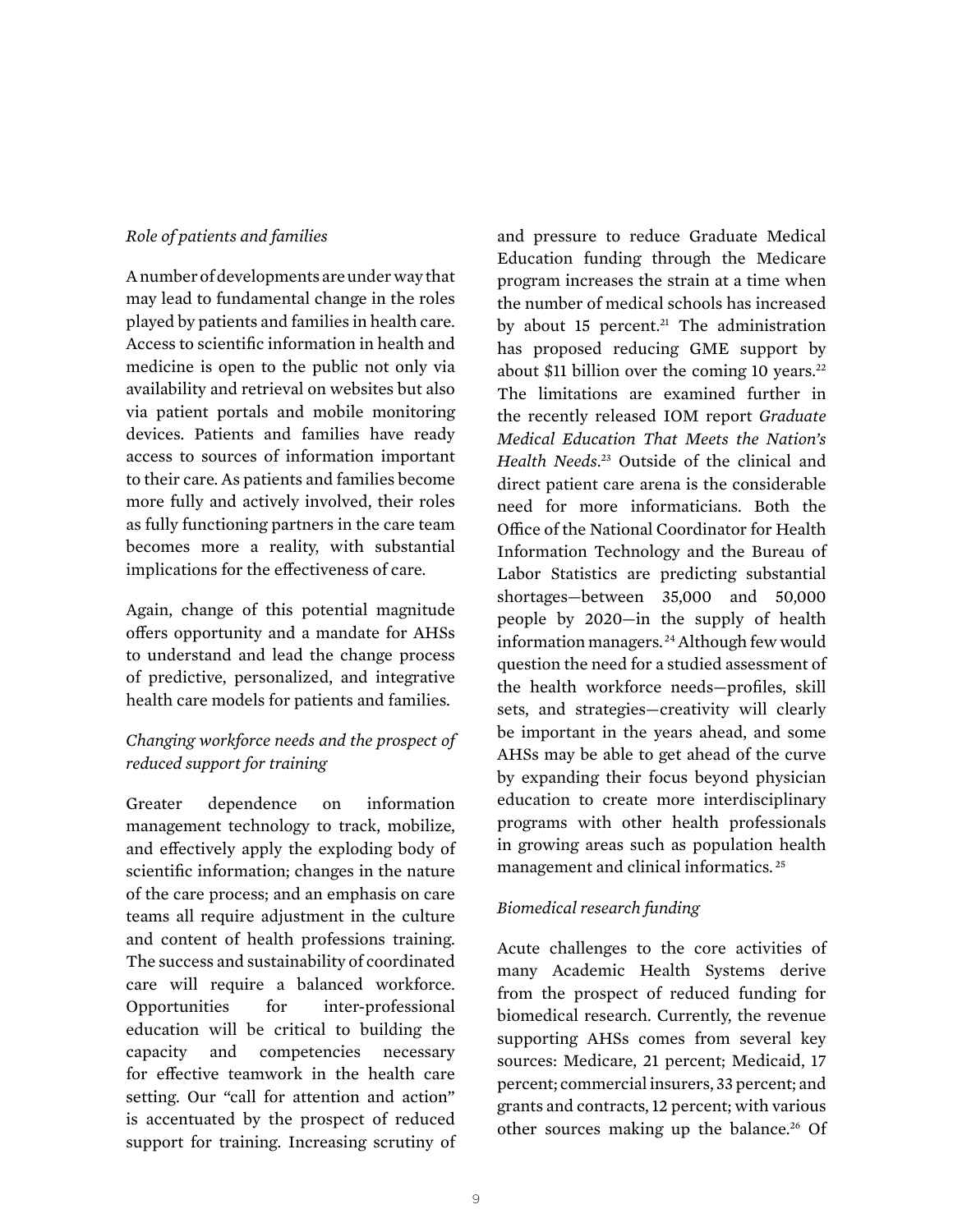these, the only category expected to shift dramatically is the share coming from grants and contracts, with a projected decline of nearly 25 percent between 2010 and 2020.<sup>27</sup> This reflects projections based on the nearly 22 percent decline in purchasing power from 2003 to 2012 as a result of NIH expenditures on biomedical research remaining essentially flat in the face of recession and inflation.<sup>28</sup> As a direct corollary, the NIH study section scores required for funding grant applications have tightened substantially, which has, in particular, placed younger investigators at a disadvantage.29 AHSs will need to forge partnerships with each other and with those holding private sector research resources. New research capacities and funding streams can take advantage of patient care and related data systems as tools in developing novel and accelerated clinical research and knowledge translation strategies.

#### *Transparency, accountability, and value*

Throughout health care, there is a strong and growing emphasis on the importance of—and need for—transparency, accountability and better outcomes in health care. Because the health system as a whole has been relatively opaque in its processes—not to mention its costs—external pressures now demand the inevitable movement toward increased transparency for collecting and reporting outcomes data. Academic Health Systems should be well-positioned to provide the model for performance reporting, equipped

as they are both with the analytic capability and with the foundational philosophical commitment to openness and truth that represent the basis for the establishment of the universities with which most are identified.

#### *Health sector consolidation*

The dominant strategy for health systems seeking financial security under changing circumstances has been acquisition and consolidation, forming bigger, more inclusive care delivery and population health management systems. Academic Health Systems require a more nuanced approach to adaptation that balances the efficient delivery of care against the responsibility to support clinical research and educate the next generation of clinicians. The pace of AHS consolidation is accelerating, and the pressures for expansion and scale through merger and/or acquisition are undeniable. The report of the AAMC Advisory Panel on Health Care concluded that AHSs have four options: form a system, partner with others in a collaborative network, merge into a system, or shrink in isolation.30 In recent years, many AHSs have expanded their clinical faculty and expertise in clinical care and health services delivery in order to better leverage their size, unique services, and market prominence. Still uncertain are the implications of these dynamics for the unique AHS stewardship roles for teaching, research, and care innovation.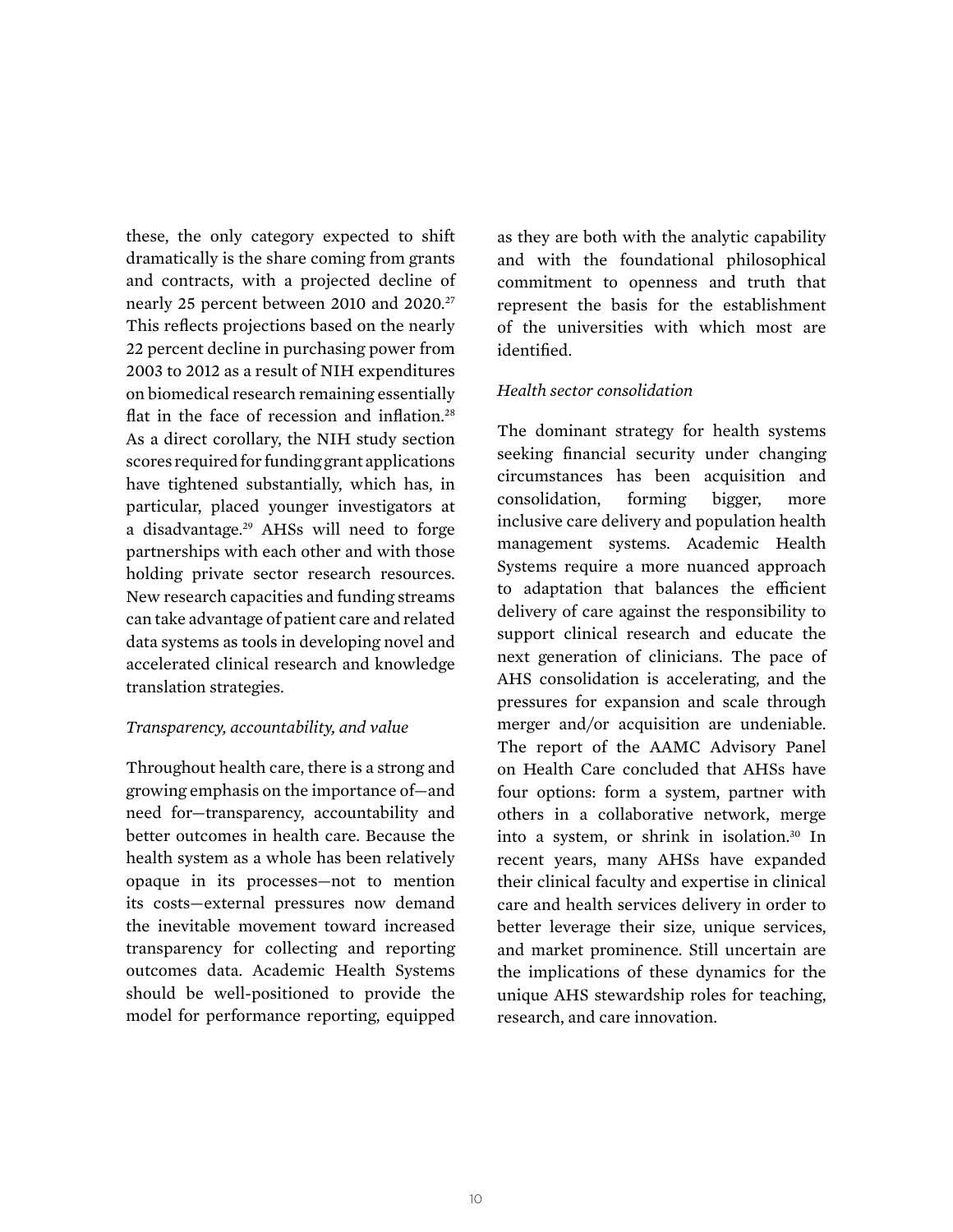## **Essential stewardship priorities**

Academic Health Systems bring many advantages to their leadership roles in matters such as developing new tools and technologies; identifying and applying process innovations through demonstrations and validation of new models of care; re-engineering training and education to focus on understanding and promoting better, more patient-centered outcomes; bringing multiple disciplines to bear on solving problems; and accessing the large-scale databases important to new paradigms in knowledge generation. Following are 10 priorities we feel are of central importance, as we build upon our unique strengths and roles to navigate the changing terrain.

## Care innovation and values

- Enable broad **engagement by patients**, families, and the public
- Create and scale **innovative models** for efficient personal and population health management

## Frontiers of biomedical science

- Develop and **leverage data science and resources** for new knowledge
- Emphasize studies that sharpen focus and pace for **improved health outcomes**

## Workforce culture, competence, and capacity

• Demonstrate an innovative and **continuously learning culture** and practice

- Train a well-coordinated, **inter-professional, team-based workforce**
- Foster an environment that develops and empowers **clinical leaders**

## Partnerships and leadership

- Forge diverse **inter-sector and multidisciplinary** approaches and partnerships
- Help communities **locally, nationally, and globally** access and manage tools for better health
- Measure and communicate the **contributions and impact** of Academic Health Systems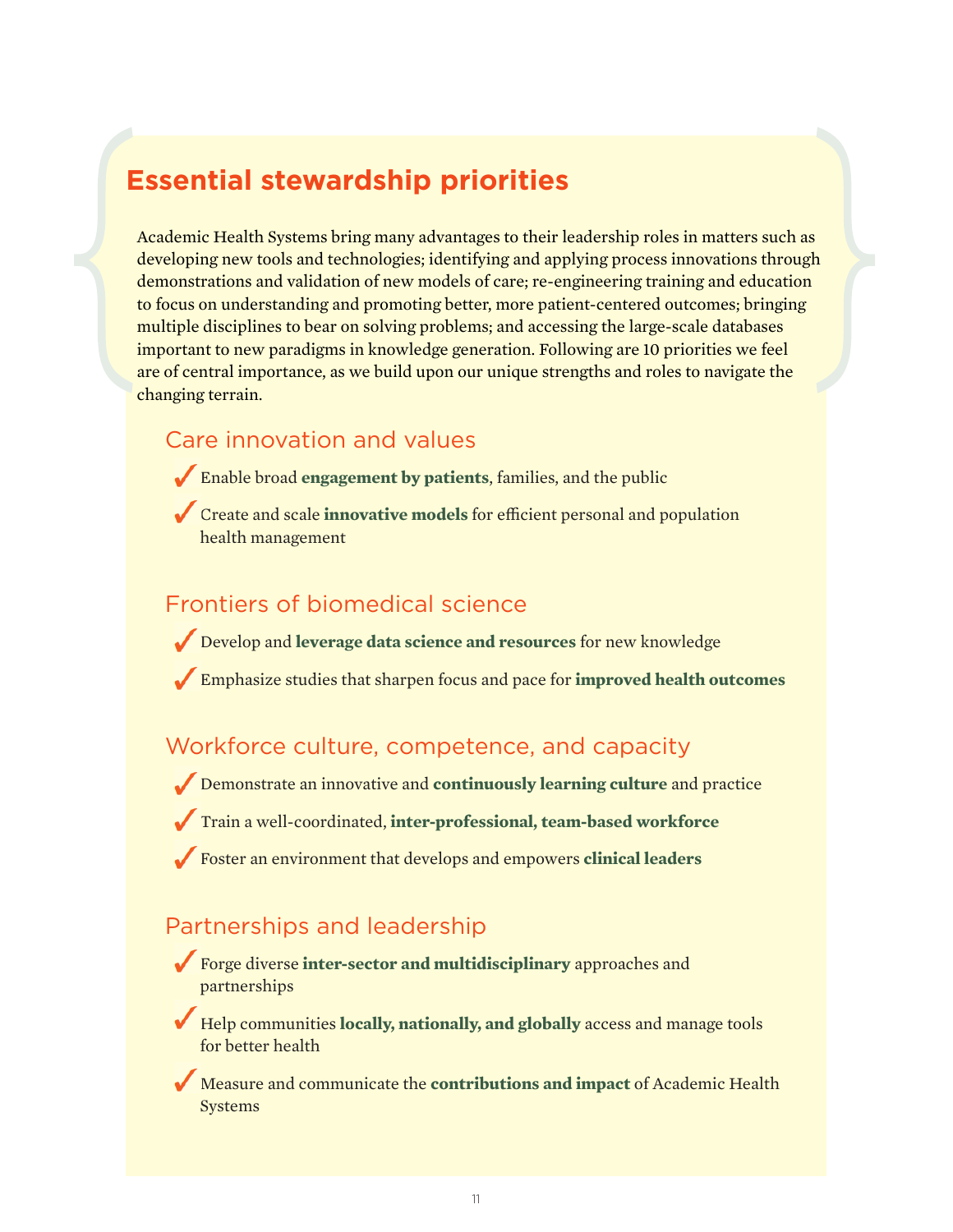## **CARE INNOVATION AND VALUES**

The primary aim of health systems is to provide the highest quality care to their patients and the public. The economic, scientific, and cultural climate requires health systems to reassess and improve their performance. Ensuring patientcenteredness must be central to the redesign of care delivery. Partnership with patients, families and the public provides the medical team with unique insight into the care experience, thereby increasing the quality of the care experience and providing a model for continuous learning and improvement. Equally important is the push to extend care beyond the hospital and to develop innovative models for systems that treat the public on a population and global scale.

## Patient engagement Engaging patients, families, and the

## public in care delivery

health system. Key steps toward enabling 12 Patient-centeredness as an essential element of better health and better health care has been at the top of the health policy agenda since the 1999 IOM report *To Err is Human*, and while meaningful change is not yet apparent, a number of developments have the potential for a paradigm shift.<sup>31</sup> This is not simply because of the ethical notion that patients have a right to more informed involvement in their care, but also because that involvement leads to better outcomes and because ensuring continuous learning from the care experience depends on engagement from patients, families, and the public. Health care must be aligned with the needs and expectations of the people it serves. Advances in technology have increased the capacity and, just as critically, patient expectations for technologically fluid communication and interaction with the

• Enable broad **engagement by patients**, families, and the public

• Create and scale **innovative models** for efficient personal and population health management

engagement include implementing patient portals, decision aids, and m-health, and promoting research participation and advisory council activities. The substantial change required in culture and practice will be unnecessarily delayed unless Academic Health Systems model, teach, and study what is needed.

## Personal and population health management

### Developing care that spans across the continuum

AHSs often draw patients from a broad and wide geography representing multiple sources of referral and settings of care delivery. This requires more upstream and downstream relationships with other care providers, including family caregivers, and is a priority not only for the conduct of the care needed but also for modeling appropriate professional communication and care coordination for AHS trainees. Philosophically, this requires AHSs to think more in terms of improving health beyond a specific episode of illness or injury rather than simply providing health care to remedy the current ailment. Furthermore, the focus on population health should reduce inappropriate medical utilization and optimize resource use.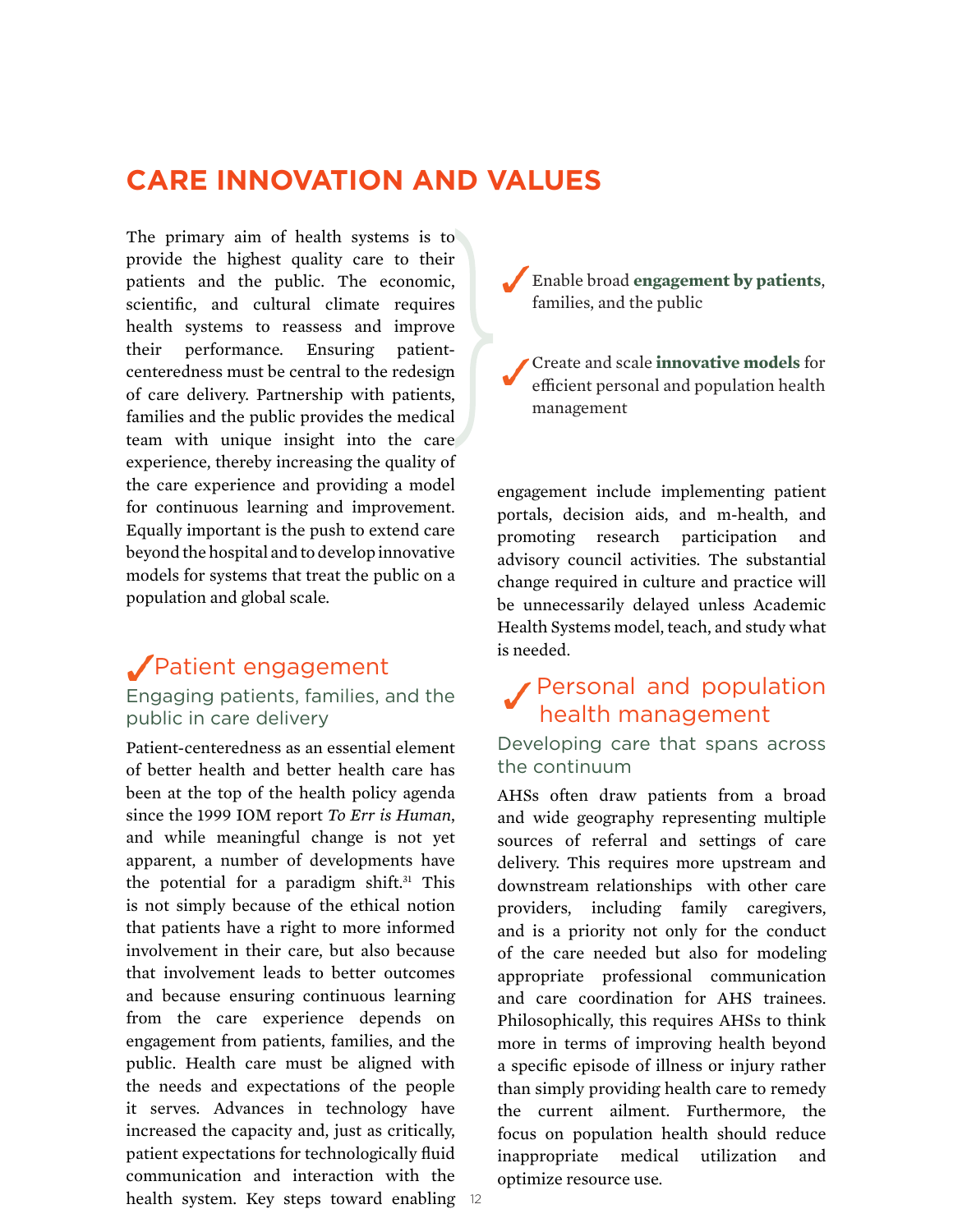## **OUR EXPERIENCES** { Care innovation and values }

**Partners** created a new division of Population Health Management to develop and carry out a strategic vision for achieving better value through new, population-based models of care. The build-out of this division will involve implementing new programs specifically tailored to local circumstances and targeted to priority areas within four service delivery categories: primary care, specialty care, non-acute care, and patient engagement.

**Duke** institutionalized the concept of Patient Advisory Councils, voluntary committees comprised of patients and their families, at the practice and health system level. These groups ensure that Patient- and Family-Centered Care is the guiding philosophy throughout the clinical services experience. Feedback from these groups has led to honest dialogue among patients, families and their clinicians and the generation of solution concerning those elements of care most important to patients.

**Henry Ford** piloted a cutting-edge program for suicide reduction, the Perfect Depression Care initiative, aimed at increasing direct patient control over access to care as a means of improving outcomes, with impressive and sustained results. By enabling ready access to mental health services for the patient population through innovations such as open-access scheduling and drop-in group visits, HFHS has seen a lowering of suicide rates for its patients with depression to near the rate of the general population, far below expected rates for this population.

**BJC and Washington University School of Medicine** are developing a "laboratory-to-bedside-to-community" approach to improving population health through an Innovations Incubator (I-2). Integrating data from more than 5 million patients and 40 million patient encounters with a broad set of administrative and public health data sources, I-2 serves as a sustainable platform for identifying and implementing breakthrough population and patient-centered improvements on a large scale.

**UCLA** leaders and staff pledged their commitment to relationship-based, patient-centered care delivery through the introduction of the C-I-CARE service guidelines: Connect, Introduce, Communicate, Ask, Respond, Exit. The C-I-CARE philosophy targets changes in patient experience, medical education, and quality through repeated emphasis and modeling that excellence in communication and compassion is integral to healing and therefore is integral to the culture of meaningful quality.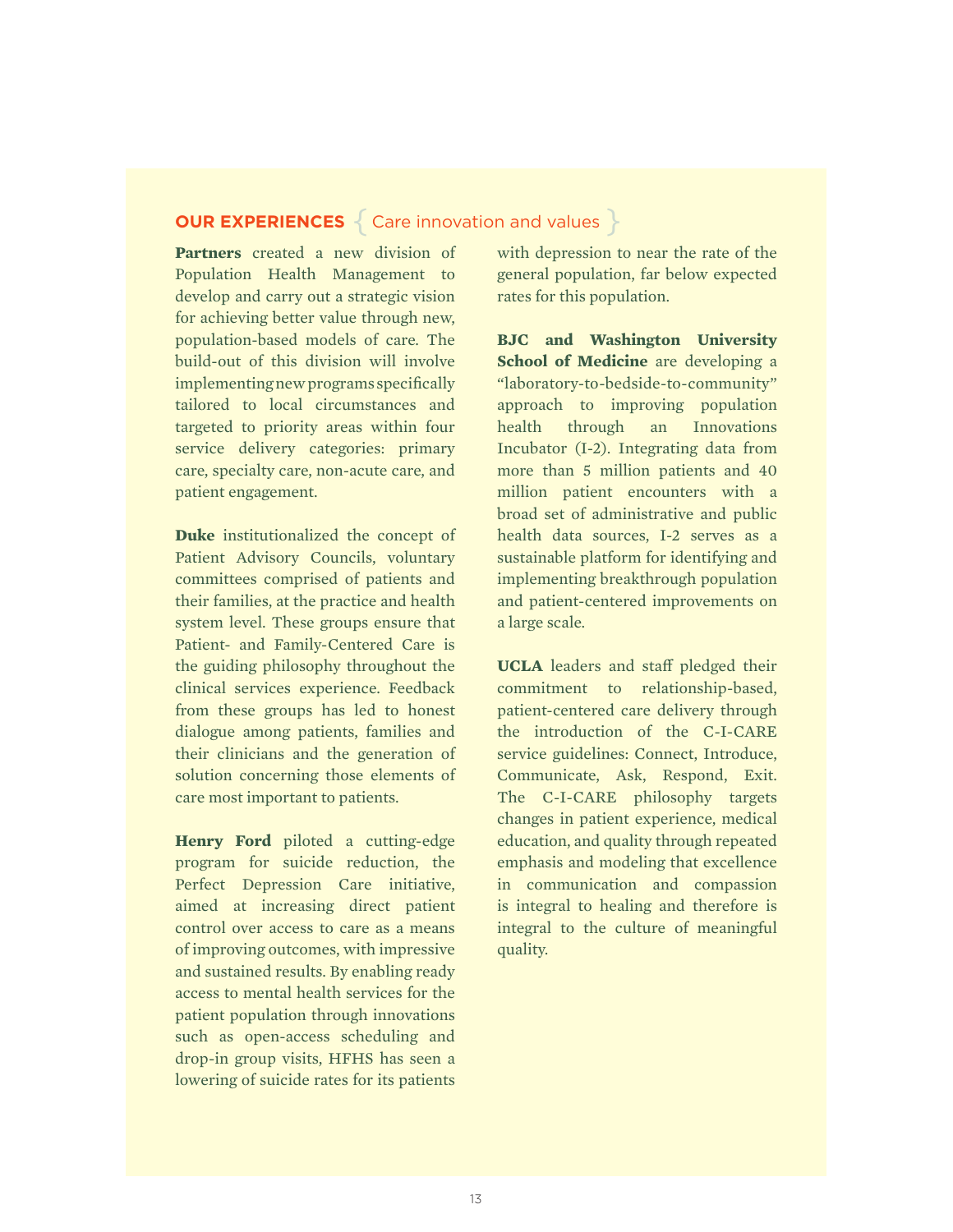## **FRONTIERS OF BIOMEDICAL SCIENCE**

Health systems hold an obligation to put to use the vast amount of knowledge generated and data collected concerning health. Developing an infrastructure and workforce capacity to collect and analyze data helps create the culture of continuous learning and faster translation of research into practice. With the abundance of information now available, priority setting and engaging partners in research streamline the bench-to-bedside time frame while helping to guarantee that the research done is high quality and meaningful to patients and the public.

## Leverage data science and resources

#### Building the analytic capacity

At the heart of the philosophy and practice of continuous learning in health care is the ability to take advantage of important advances in information technology to bring research and practice closer together—to generate new knowledge from the care experience. As leaders in care, in research design, and in biostatistics and informatics, Academic Health Systems are uniquely positioned to use their clinical, management, and research data capacities to advance a robust, interdisciplinary, outcomes-oriented research enterprise. By leveraging data resources and finding opportunities for academic collaboration, Academic Health Systems can become centers of research not only for the development of new clinical therapies and approaches but also for optimizing the delivery of care and engaging the full range of stakeholders in health.



• Emphasize studies that sharpen focus and pace for **improved health outcomes**

## Sharpen focus and pace Implementing research in practice more effectively

Since the Flexner report of 1910, which led to the re-engineering of medical education around a central focus on a systematic assessment and application of the evidence base, and, in particular, over the past half century of emphasis on the conduct of clinical trials to evaluate proposed interventions, teaching health institutions have emerged as key stewards of the frontiers of biomedical science.<sup>32</sup> In addition to the development of new knowledge, Academic Health Systems have a responsibility to engage stakeholders across the health sector to ensure that evidence is thoughtfully developed and applied to practice. Community-engaged and patient-centered research empowers patients and other stakeholders to be active partners in setting research priorities, formulating research questions, evaluating study design and intermediate results, participating in research studies, and facilitating dissemination and uptake of the research findings. Achieving a true partnership with the community strengthens the value of AHS efforts to improve health outcomes.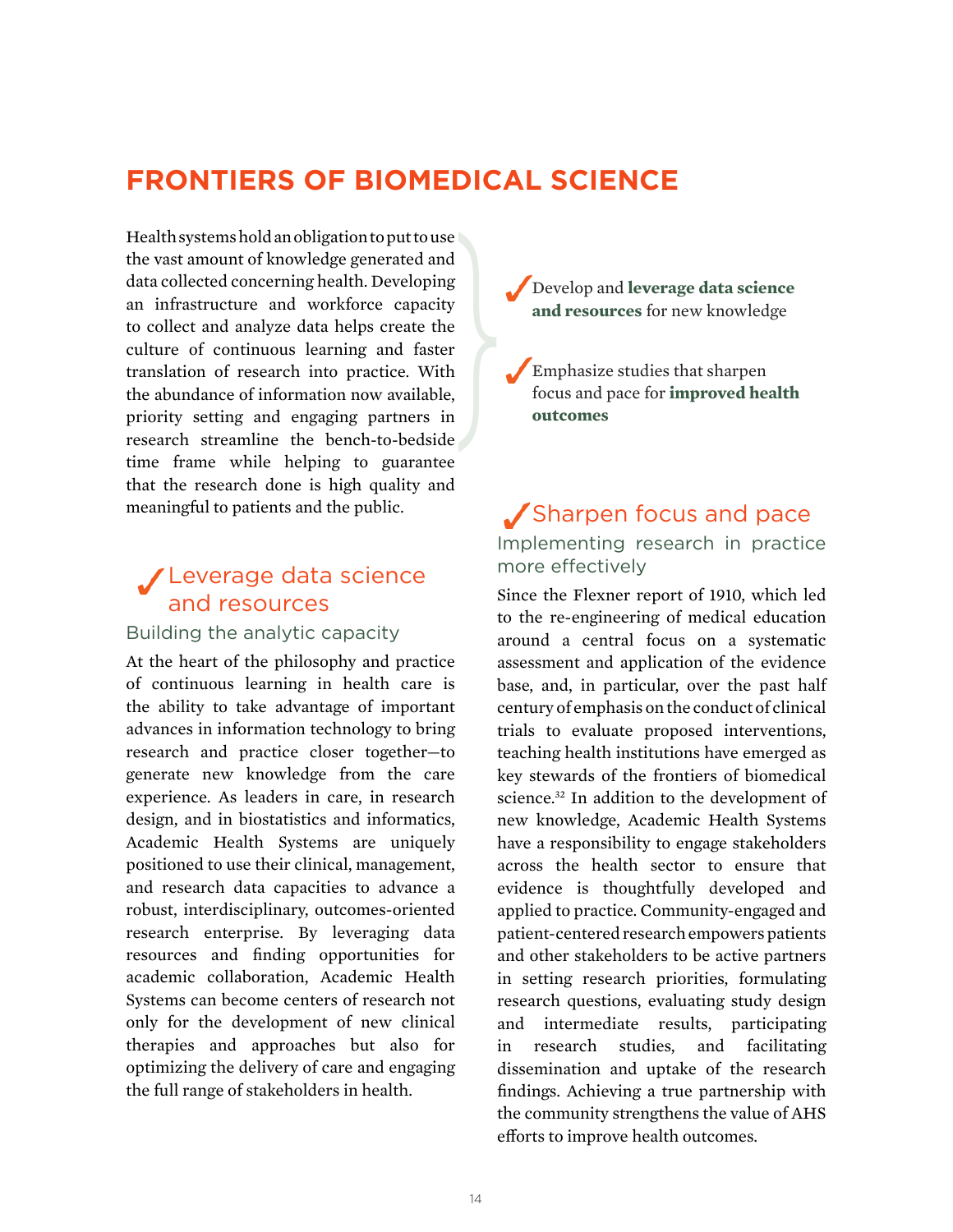## **OUR EXPERIENCES** { Frontiers of biomedical science }

**UCLA**'s Clinical Genomics Center focuses on the diagnosis of uncommon genetic disorders, combining DNA sequencing capacity with bioinformatics clinical laboratory service processes. Through this work, UCLA identifies novel genes and mutations and their associations with patient symptoms, creating an ongoing clinical cohort for research on disease populations that are often too small or isolated for traditional clinical trial approaches.

**Henry Ford** pursues a range of activities in clinical care and process improvement, including focuses on disease screening and prevention, disparities, and health economics. For example, the Center for Health Policy & Health Services Research seeks to apply and disseminate knowledge gained from research on chronic conditions, disparities, and quality improvement to better facilitate sound decision-making in the delivery of care, ensuring that innovations in the lab reach patients as swiftly and safely as possible.

**Duke** has undertaken a reorganization of its biomedical research and health delivery systems by establishing interrelated institutes. These institutes, which are system-wide, integrate across traditional organizational structures (e.g., clinical and basic departments) to bridge translational gaps and facilitate the propagation and implementation of knowledge. For example, the Duke Translational Medicine Institute (DTMI) links discovery science with a creative engine to accelerate the

development of new technologies to advance patient care and also provides integrative functions and specialized expertise in informatics, regulatory science, biostatistics, and ethics.

**BJC and Washington University School of Medicine** created seven interdisciplinary research centers dedicated to translating basic science discoveries into real-world clinical solutions in diverse areas with the potential for high impact across disease and population groups. The focuses of these research centers include: genome sciences, membrane excitability disorders, itch, women's infections disease research, diabetic cardiovascular disease, protein aggregation and neurodegeneration, and integrating communication within the cancer environment.

**Partners** built a centralized clinical data registry to enhance researchers' ability to perform real-time studies of different patient populations in a secure fashion. The registry provides researchers access to data on 6 million patients through an online query for specific patient data. Every year, the Research Patient Data Registry provides critical data to \$94 million to \$136 million of research dollars.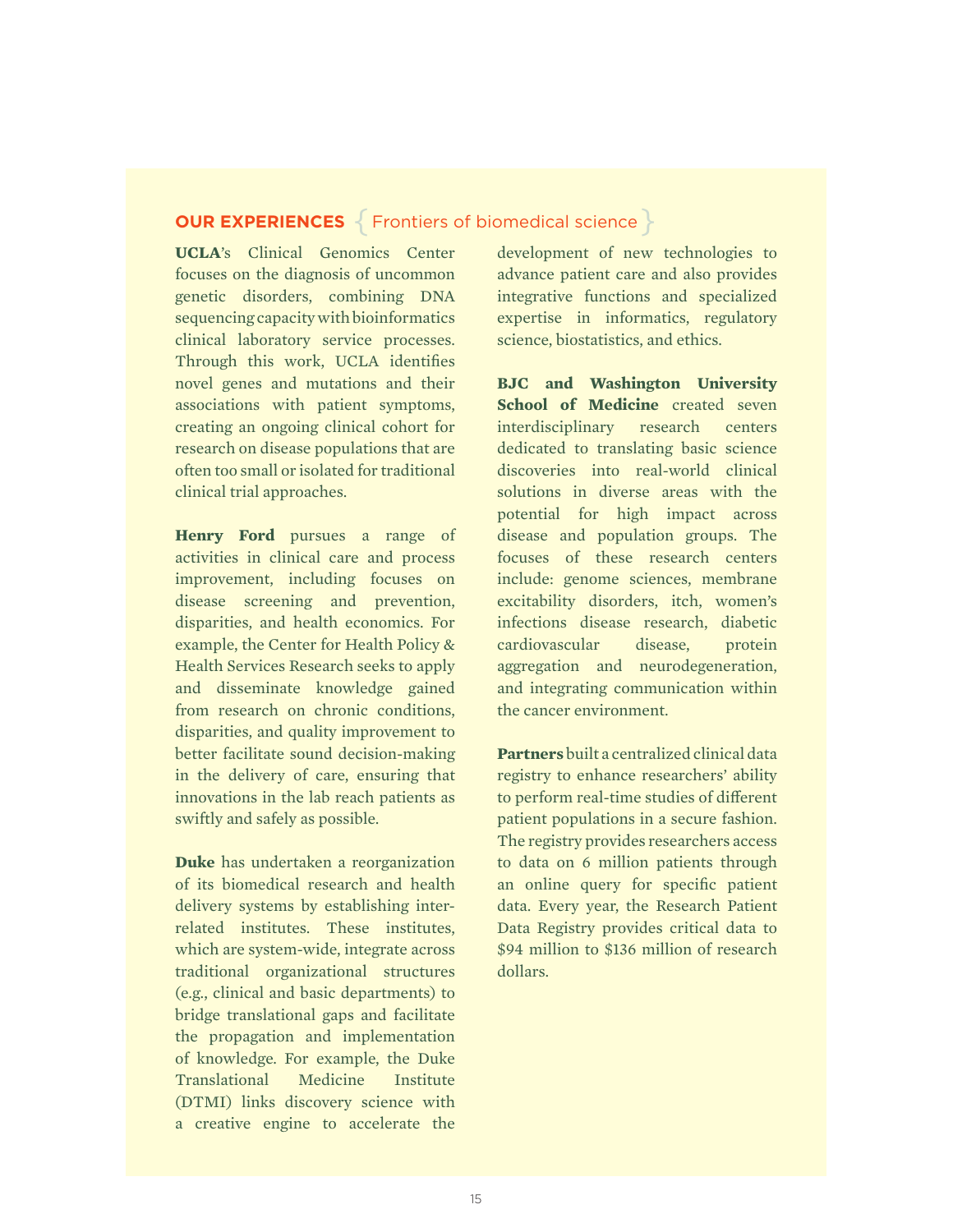## **WORKFORCE CULTURE, COMPETENCE, AND CAPACITY**

The success of the transformation to better care at lower cost will depend on the next generation of the health workforce. The growing complexity of care requires a diversity of perspectives and strong collaboration across health professions. Incorporating lessons and partnerships across disciplines helps to prepare for the new models of care delivery. Frontline clinicians are the natural leaders to promote and populate these new interdisciplinary teams.

## Continuously learning culture

#### Enabling real-time learning

Academic Health Systems bring together research, education, and clinical care in a single institution. As such, they are uniquely positioned to realize the benefits of continuous learning, both internally and externally. Developing programs and practices that enable real-time learning at every level and across missions will enable Academic Health Systems to unlock efficiencies through innovation and to take a leadership role in promoting a more open, coordinated, and evidence-based health system.

## Inter-professional, team based workforce

### Expanding the medical team to better coordinate care

The next-generation health care workforce will face a range of new challenges, as the health system shifts toward a more disciplined approach to process improvement through adherence to standards and guidelines, a keen emphasis on outcomes measurement • Demonstrate an innovative and **continuously learning culture** and practice

- Train a well-coordinated, **interprofessional, team-based workforce**
- Foster an environment that develops and empowers **clinical leaders**

and comparisons of outcomes variation, and, undoubtedly, continued pressure to reduce the cost of the health care enterprise. Preparing clinicians, as well as specialists in emerging health fields like health informatics and systems management will be critical to the success of new, more efficient models of care. This shift will require not only new skills and capabilities but also a new culture of work for the health system. While independence, singularity, and autonomy have long been valued among health care providers, consequential shortfalls have occurred in net effectiveness and efficiency in care. The advantages of a team approach to the care process include improvements in workforce productivity, better coordination of care processes and fewer lapses in handoffs, and better results.

## Clinical leadership Fostering an environment that empowers clinicians

For new models of care to be implemented, clinical leaders must be developed to lead and manage the change. Academic Health Systems must create an environment that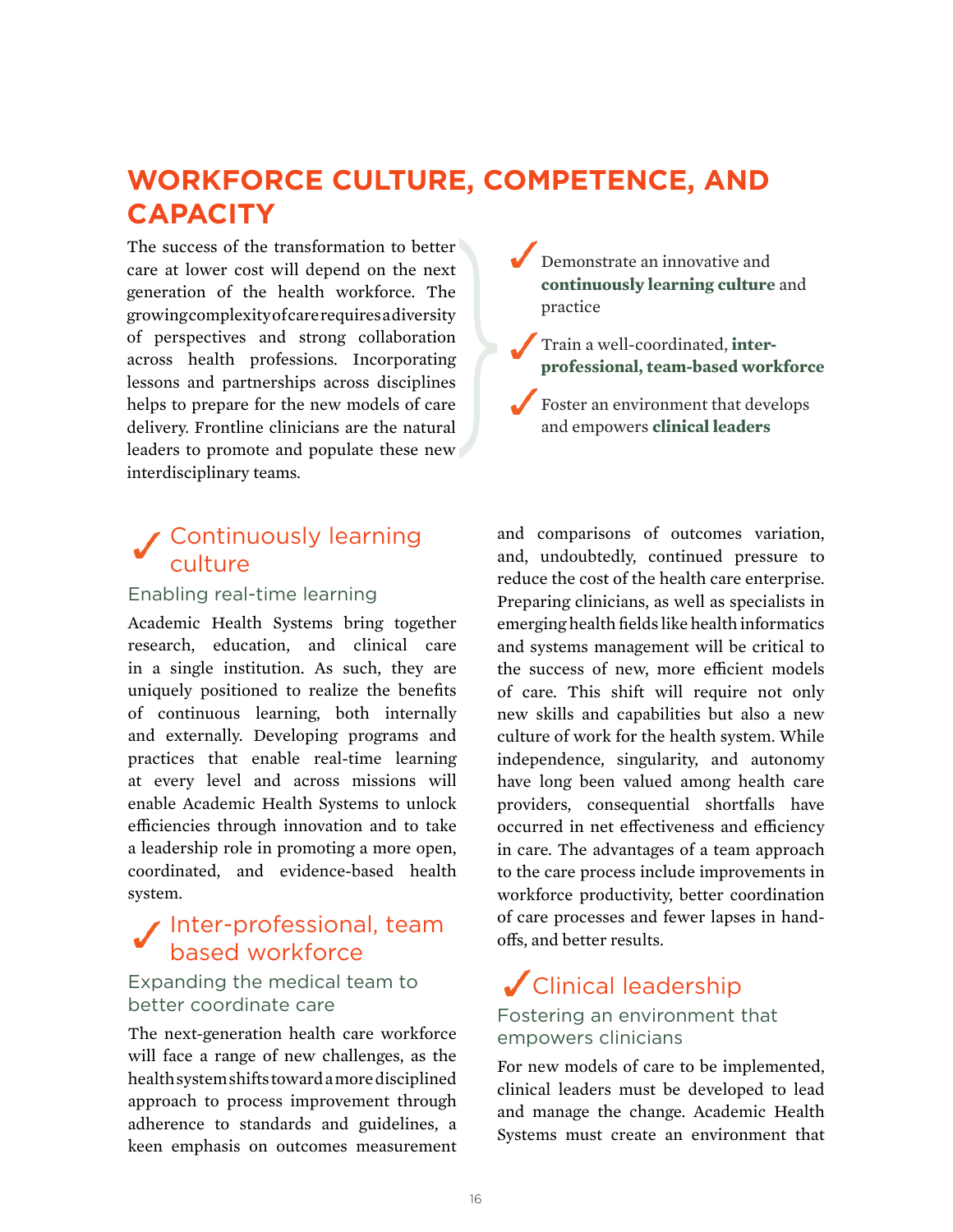supports developing the health leaders of tomorrow. The focus of Academic Health Systems should be on fostering an ecosystem to develop and empower clinician leaders, an ecosystem not simply implementing traditional leadership programs but rather a novel approach that gives trainees and faculty members an experiential learning opportunity focused on real–world applications of how to manage change at scale. Most clinicians know only their own specialty area of practice, the characteristics of one type of patient in one specific hospital or in one specific market. Populations are far more diverse, however, as is the complexity of our nation's health care system.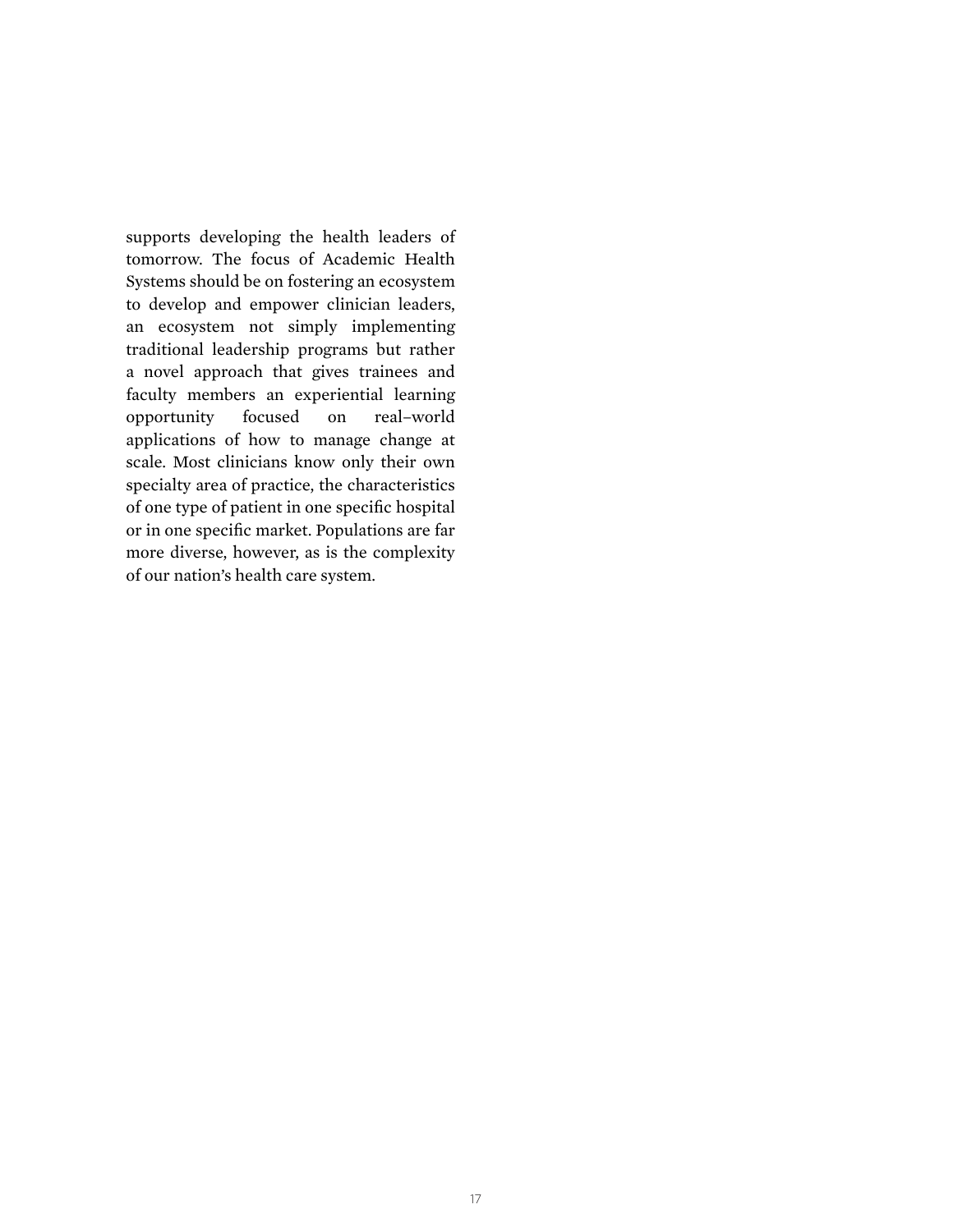### **OUR EXPERIENCES**  $\{$  Workforce culture, competence, and capacity  $\}$

**BJC**'s Learning Institute is a unique resource convening expertise and collecting knowledge from a range of fields. One of its foundational initiatives, the Center for Clinical Excellence, combines traditional investigative methods of clinical research, epidemiology, and healthcare informatics with BJC's transformation competencies: systems engineering, change management, project management, and decision-making methodologies. Projects include targeted studies of adverse events in hospital care, as well as broader projects on improving the structure and delivery of care systems.

**UCLA**'s Primary Care Innovation Model (PCIM) is aimed at improving the efficiency and coordination of care by embedding care coordinators, ambulatory trained pharmacists, and multidisciplinary behavioral health providers into primary care practices and providing shared, continuously updated electronic medical records. As an added layer of coordination, PCIM employs comprehensive care coordinators to oversee transition management, ensure care plans are executed, and identify care gaps and unmet needs. This and other programs work to keep people out of hospitals and other acute settings, and to promote a team-based approach to patient care.

**Partners** trains health professionals for leadership in a team-based, coordinated environment. The Clinical Process Improvement Leadership Program, for example, facilitates the development of competencies needed by interdisciplinary frontline care teams. Partners' mission to prioritize

partnerships and interdisciplinary approaches is further emphasized through its education, clinical care, and research missions, including innovative projects in clinical research approaches and active involvement in community health.

**Duke** created the Master of Management in Clinical Informatics program as a step toward developing skilled leadership in the interdisciplinary fields that are increasingly critical to improving health and health care. This coordinated, interdisciplinary approach is further illustrated throughout Duke's educational and care delivery programs, through courses and approaches that prioritize team-based care and improve communication and coordination among providers, including doctors, nurses, pharmacists, and the full range of health professionals.

**Henry Ford** trains care providers from the full continuum of care disciplines, emphasizing team-based, coordinated, value-conscious approaches to care delivery. The Center for Simulation, Education and Research provides a riskfree environment for training clinicians in treating specific conditions. Moreover, simulations provide opportunities for all health professionals to augment their skills in inter-professional communication and as members of the medical team.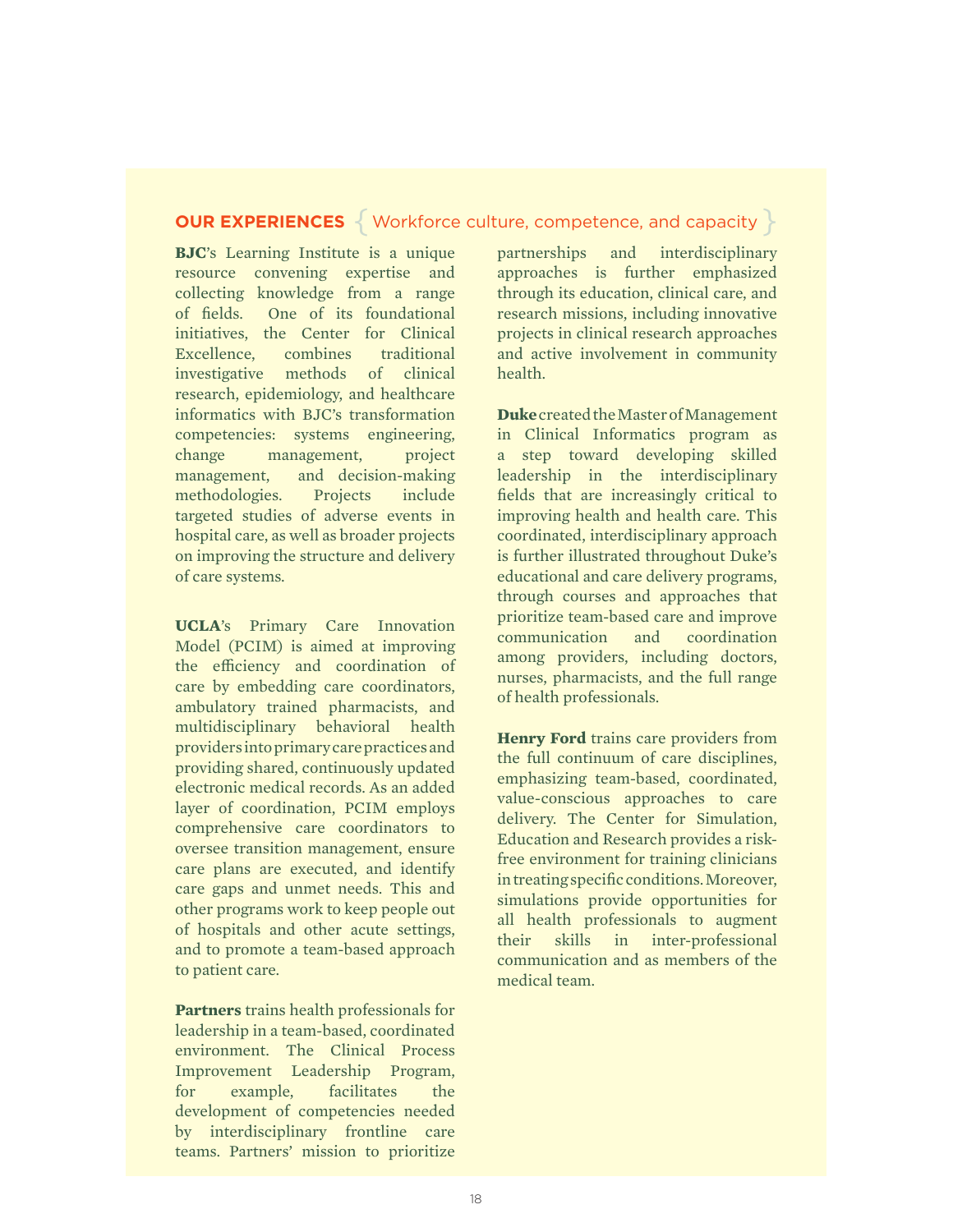## **Partnerships and leadership**

Health systems can no longer function in silos. Rapid generation of knowledge juxtaposed with dwindling access to necessary resources and funds has created too heavy a burden for one institution to manage successfully in isolation. Fortunately, significant opportunities exist for partnerships with other sectors and disciplines within institutions as well as within the communities these systems serve. Equally important in this environment will be carefully measuring and communicating the benefit and successes of Academic Health Systems.

## Inter-sector and multidisciplinary

### Promoting collaboration

The longstanding tradition of a high level of independence in department-based leadership and decentralized control of human assets (faculty and physicians), financial assets (reserves and endowments), and physical assets (space and equipment) in Academic Health Systems can make this a particularly difficult challenge, especially when the rewards and recognitions no longer emanate from individual achievement, but rather from achieving coordination and efficiency in the delivery of care, as well as in the conduct of research and education. Thus, AHSs should lead in the development of new care models that emphasize accountable care, care coordination, resource utilization, and health improvement. Inter-departmental and multidisciplinary partnerships are essential. In addition, the financial constraints that come with shrinking NIH research support compel the AHS community to look to alliances with the commercial community

• Forge diverse **inter-sector and multidisciplinary** approaches and partnerships

• Help communities **locally, nationally, and globally** access and manage tools for better health

Measure and communicate the **contributions and impact** of Academic Health Systems

for the sponsorship of research on clinical interventions. Emerging recognition of the multifactorial nature of disease processes and treatments compels the engagement of partner investigators across disciplines and institutions.

## Locally, nationally, and *J* globally

### Extending care beyond the hospital

Academic Health Systems serve people and communities at multiple levels. Not only do they hold responsibility for protecting and promoting the health of their local citizenry through clinical and community health services, their cross-cutting expertise and relationships provide an advantage in linking with community, national, and international health stakeholders. They can and do serve as conduits for ideas among different models of care and approaches to health locally and across the world, often making critical links between fundamental health progress and progress in other sectors.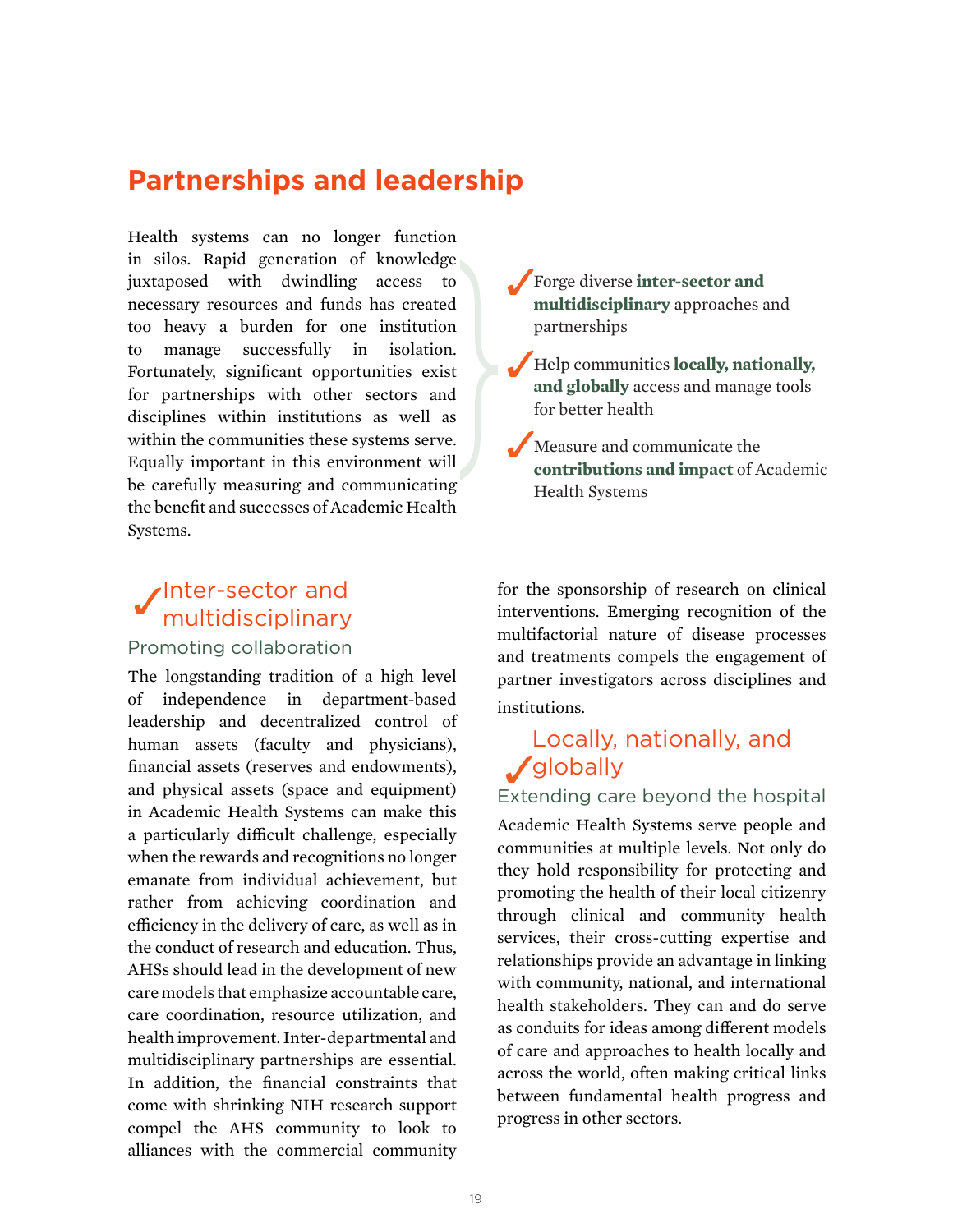## Contributions and impact

Measuring and providing evidence of the value of AHSs

At a time of such flux in the nature of the various support bases for Academic Health Systems, careful assessment and communication of the centrality of their mission, activities, and contributions is vital. AHSs are counted among the most respected institutions in the U.S. health system, with a reputation for attracting the most talented and innovative clinicians, providing highly specialized services, and sponsoring cuttingedge research that brings new therapies and new approaches to the delivery of care across the nation. AHSs need to demonstrate and communicate clearly how they add unique value individually and collectively.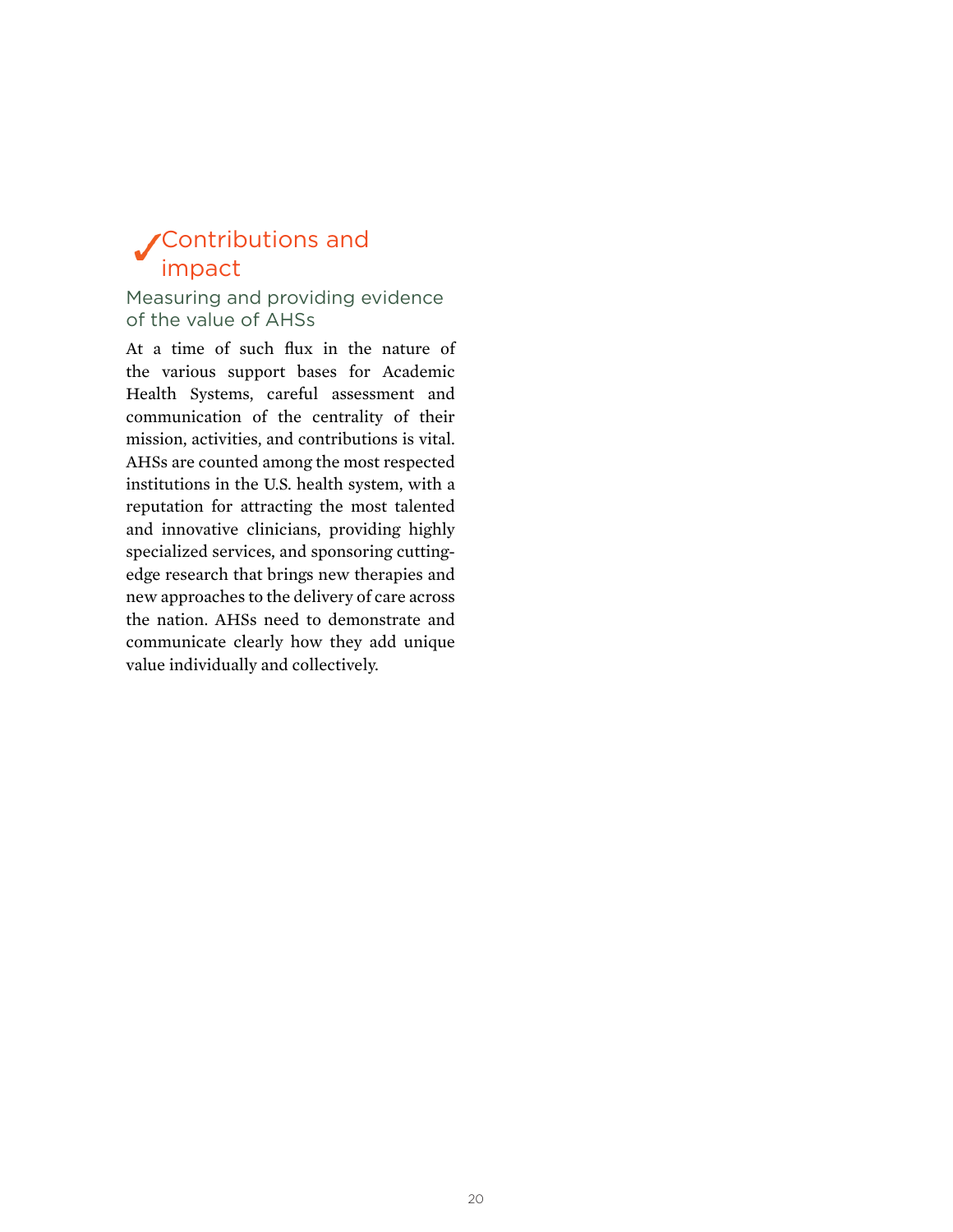### **OUR EXPERIENCES** { Partnerships and leadership }

**Henry Ford** takes a collaborative approach to promoting community health by partnering with other community stakeholders, such as employers and faith-based organizations, to ensure that people receive the care they need. The Institute on Multicultural Health brings HFHS's research capacity and resource to bear on the critical challenges of disparities, health equity, and health literacy.

**Duke** leads a wide variety of initiatives aimed at engaging communities both locally and internationally. For example, Duke Medicine partnered with the government of Singapore and the National University of Singapore (NUS) to establish the Duke-NUS Graduate Medical School. Duke Medicine also co-founded and hosts the International Partnership for Innovative Healthcare Delivery, a non-profit organization that seeks to study and support the scaling of transformative health solutions around the world. At a local level, Duke's Southeastern Diabetes Initiative is a community-based project focused on achieving health equity in the southern United States through integrated team care for improving health outcomes and quality of life using a spatially enabled informatics system.

**UCLA** partners with communities locally and around the world to improve health and health care. Through the Community Engagement Initiative of the Health System and Medical School, an array of projects are supported in the greater Los Angeles Region, such as the Helping U Help the Community

competition that funds innovative community-partnered research or service-learning projects jointly developed by UCLA faculty and community partners. More broadly, the UCLA Center for World Health seeks to improve the health of the world's people by training the next generation of global health leaders, conducting research that yields new solutions to pressing healthrelated problems, and enhancing access to quality health care.

**Partners** prioritizes leadership and community engagement by taking a population-based approach to health, including coordination with community stakeholders such as schools, faithbased organizations, and philanthropy. Furthermore, Partners pursues a variety of international programs, with a particular focus on care access and health disparities.

**BJC** partners closely with local stakeholders to improve health outcomes locally by working to create better environmental, behavioral, and socioeconomic circumstances. This work includes programs that target public school populations for early health interventions, programs that ensure that people across the socioeconomic spectrum have access to critical components of care through programs that connect individuals with the medical and social services they need, and programs that support vulnerable populations.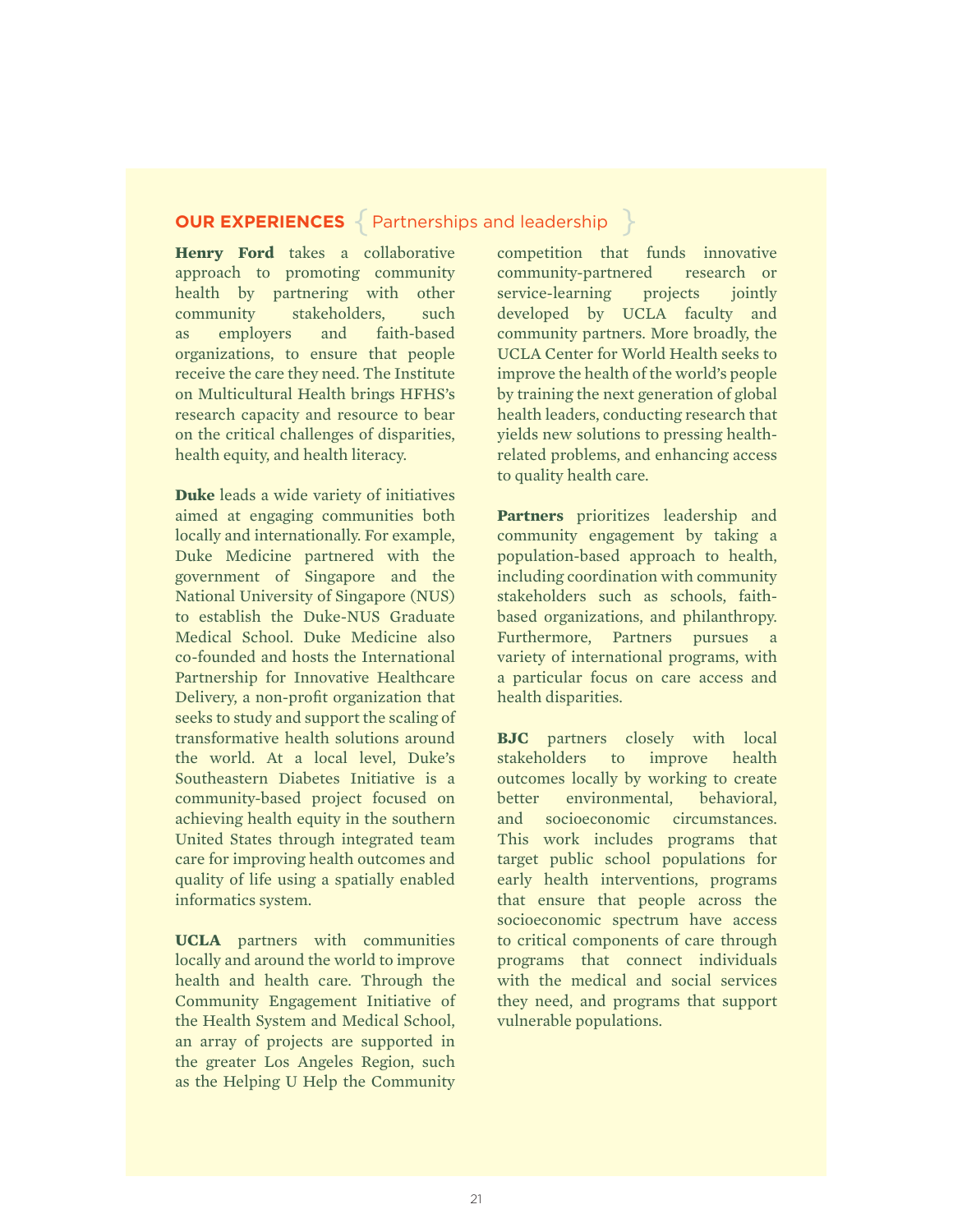## **MOVING FORWARD**

As centers of convergence for health care, biomedical research, and workforce training, Academic Health Systems are critical drivers of innovation and are uniquely positioned to lead the health system toward a new standard of care delivery. As such, the leaders of Academic Health Systems have the responsibility to manage economic realities while working in partnership with each other to develop the future health workforce, find innovative solutions to critical challenges, and unlock the benefits of a bench-tobedside continuous learning health system. We hold many advantages, but to succeed in meeting the full potentials and obligations of our stewardship responsibilities, we will need to do better in assessing, developing, and organizing shared strategies across the AHS community, forging partnerships with stakeholders from related sectors, making the case for our unique contributions, and establishing the ongoing capacity to assess our progress.

### *Adaptation of shared strategies across the AHS community.*

The 10 priorities discussed here represent the compelling opportunities for Academic Health Systems to adapt to changing economic circumstances without losing sight of the contributions and capacities that matter most for the future of America's health system. While each Academic Health System has its own priorities and unique characteristics, they are united by a shared role and responsibility to the health system as a whole, and, as such, can and should work together to align priorities and pursue new opportunities for efficiency and effectiveness.

#### *Forging partnerships across sectors*.

Just as critical to success are partnerships with key community, research, and education stakeholders. The research and education activities of Academic Health Systems benefit the American health enterprise as a whole, and as such, a wide variety of stakeholders at the local, national, and international level have shared interests and priorities. As research funding from the National Institutes of Health declines, AHSs not only must work to partner with philanthropic organizations, employers, payers, and other stakeholders who share an interest in the value generated by our work, but we must also seek new, innovative partnerships with the information technology sector for novel approaches with the prospect of redesigning the clinical research paradigm.

#### *Making the case*.

As the stewards of national progress in care innovation, health professions training, and the biomedical research frontiers, Academic Health Systems are unique contributors on the national scene. But we cannot assume that the nature and magnitude of our contributions will be readily apparent to the general public, to policymakers, or even to our direct stakeholders. It is essential that we work, collectively and individually, to assess and characterize the qualitative and quantitative realities of the many facets of our impact—past, present, and future.

#### *Monitoring results and progress.*

Finally, measuring and evaluating progress across each priority will be critical to ensuring that Academic Health Systems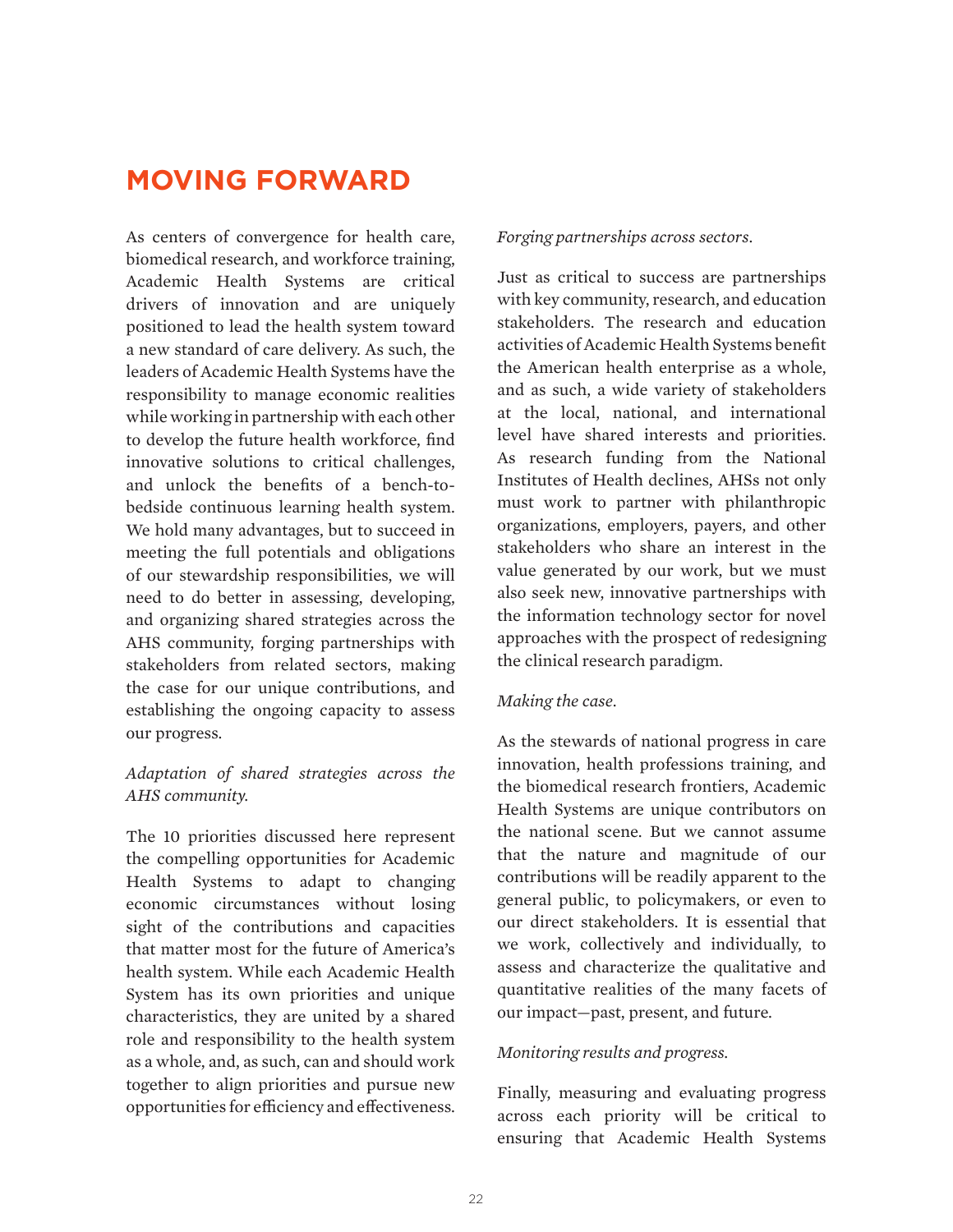adapt swiftly and effectively to the changing national landscape of health. As pilot programs and care models aimed at efficiency and coordination continue to develop, the capacity to distinguish between success and failure and to communicate those results quickly could be the difference between a health system that learns to manage new realities and one that falls behind. A new culture of care built on continuous learning and improvement—and the tools necessary to support it—can enable rapid progress in quality and efficiency, and ensure that Academic Health Systems continue to grow their legacy of innovation and leadership.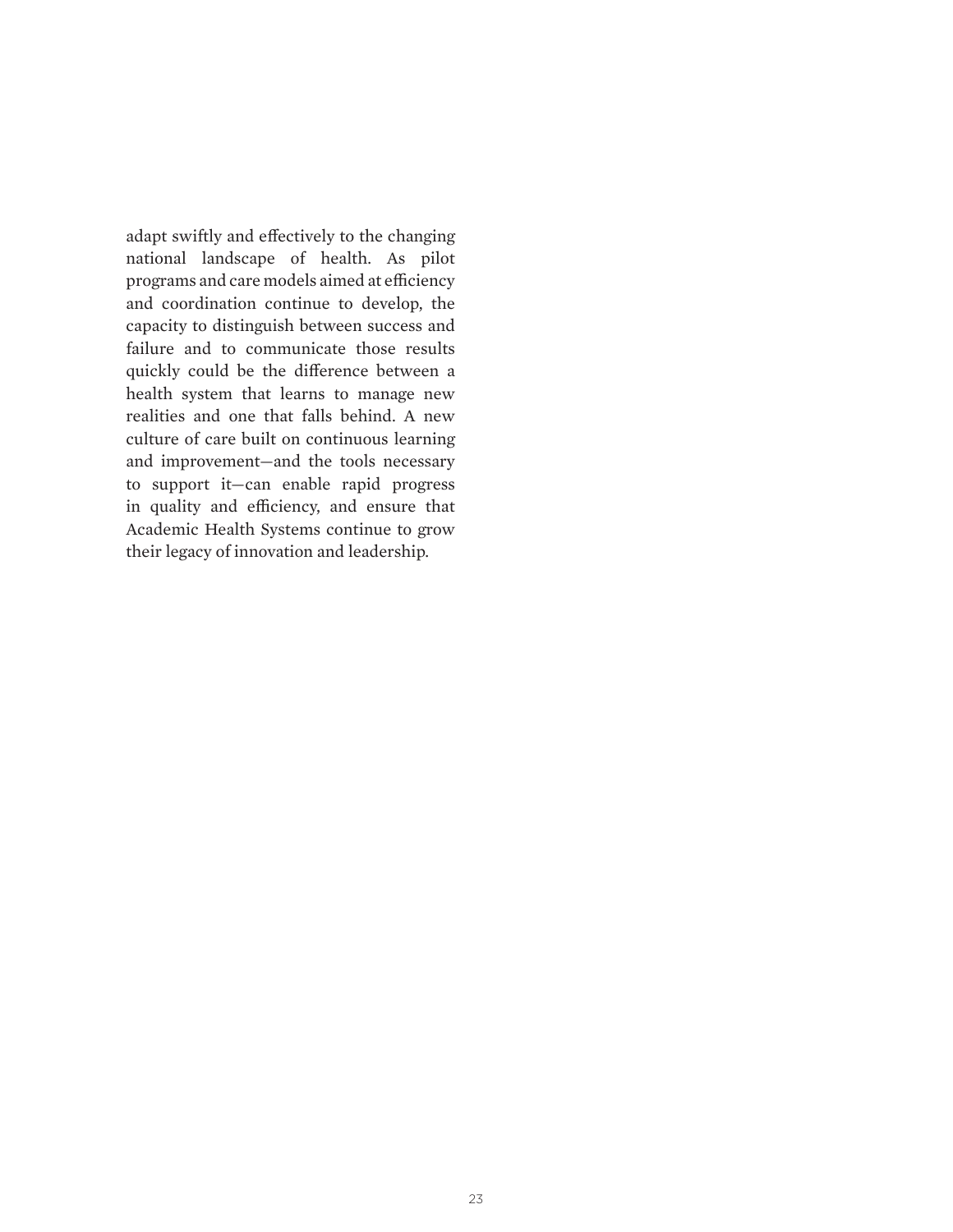## **REFERENCES**

- 1. Enders, T. and J. Conroy. 2014. Advancing the Academic Health System for the future: A report from the AAMC Advisory Panel on Health Care. Washington, DC: Association of American Medical Colleges.
- 2. AAMC (Association of American Medical Colleges). 2013. *Patient care at AAMC-member teaching hospitals.* Available at: http://www.aamc.org/ (accessed August 1, 2014).
- 3. Ibid.
- 4. Ibid.
- 5. CMS (Centers for Medicare & Medicaid Services). 2012. *National health expenditures 2012 highlights.*  Available at: http://www.cms.gov/Research-Statistics-Data-and-Systems/Statistics-Trends-and-Reports/NationalHealthExpendData/downloads/highlights.pdf (accessed June 13, 2014).
- 6. KFF (Kaiser Family Foundation). 2012. *Total health care employment*. Available at: http://kff.org/ other/state-indicator/total-health-care-employment/ (accessed June 19, 2014).
- 7. KFF. 2012. *Total professionally active physicians.* Available at: http://kff.org/other/state-indicator/ total-active-physicians/ (accessed June 19, 2014).
- 8. KFF. 2012. *Total employed registered nurses.* Available at: http://kff.org/other/state-indicator/totalregistered-nurses/ (accessed June 19, 2014).
- 9. BLS (Bureau of Labor Statistics). 2012. *Occupational outlook handbook.* Available at: http://www.bls. gov/ooh/healthcare/pharmacists.htm (accessed June 19, 2014).
- 10. BLS. 2012. *Occupational outlook handbook.* Available at: http://www.bls.gov/ooh/healthcare/ medical-and-clinical-laboratory-technologists-and-technicians.htm (accessed June 19, 2014).
- 11. PricewaterhouseCoopers Health Research Institute. 2012. *The future of the academic medical center: Strategies to avoid a margin meltdown.* Available at: http://healthsciences.utah.edu/hcr/2012/ resources/the-future-of-academic-medical-centers.pdf (accessed June 13, 2014).
- 12. AACN (American Association of Colleges of Nursing). 2013. *2013 AACN annual survey results.*
- 13. AACP (Academic Assocation of Colleges of Pharmacy). 2014. *Academic pharmacy's vital statistics*. Available at: http://www.aacp.org/about/pages/vitalstats.aspx (accessed June 13, 2014).
- 14. Hooker, R., J. Cawley, and C. Everett. 2011. Predictive modeling the physician assistant supply: 2010– 2025. *Public Health Reports* 126: 711. Available at: http://www.publichealthreports.org/issueopen. cfm?articleID=2714 (accessed June 13, 2014).
- 15. AAMC. 2013. *Increasing the number of physicians critical to workforce planning.* Available at: https:// www.aamc.org/newsroom/newsreleases/360008/20131105.html (accessed August 1, 2014).
- 16. AHRQ (Agency for Healthcare Research and Quality). 2014. *Guideline index.* Available at: http:// www.guideline.gov/browse/index.aspx?alpha=A (accessed June 13, 2014).
- 17. Chakma, J., G. H. Sun, J. D. Steinberg, M. Sammut and R. Jagsi. 2014. Asia's ascent global trends in biomedical R&D expenditures. *New England Journal of Medicine* 370(1):3-6. Available at: http:// www.nejm.org/ (accessed June 13, 2014).
- 18. NIH (National Institutes of Health). 2012. *President's proposed 2012 NIH budget.* Available at: http:// www.nih.gov/about/director/budgetrequest/NIH\_BIB\_020911.pdf (accessed on August 1, 2014).
- 19. NIH. 2013. *NIH awards by location & organization.* Available at: http://report.nih.gov/award/index.cf m?ot=DH,27,47,4,52,64,10000,MS,20,16,6,13,10,49,53,86,OTHDH&fy=2012&state=&ic=&fm=&orgid=& distr=&rfa=&om=n&pid= (accessed June 13, 2014).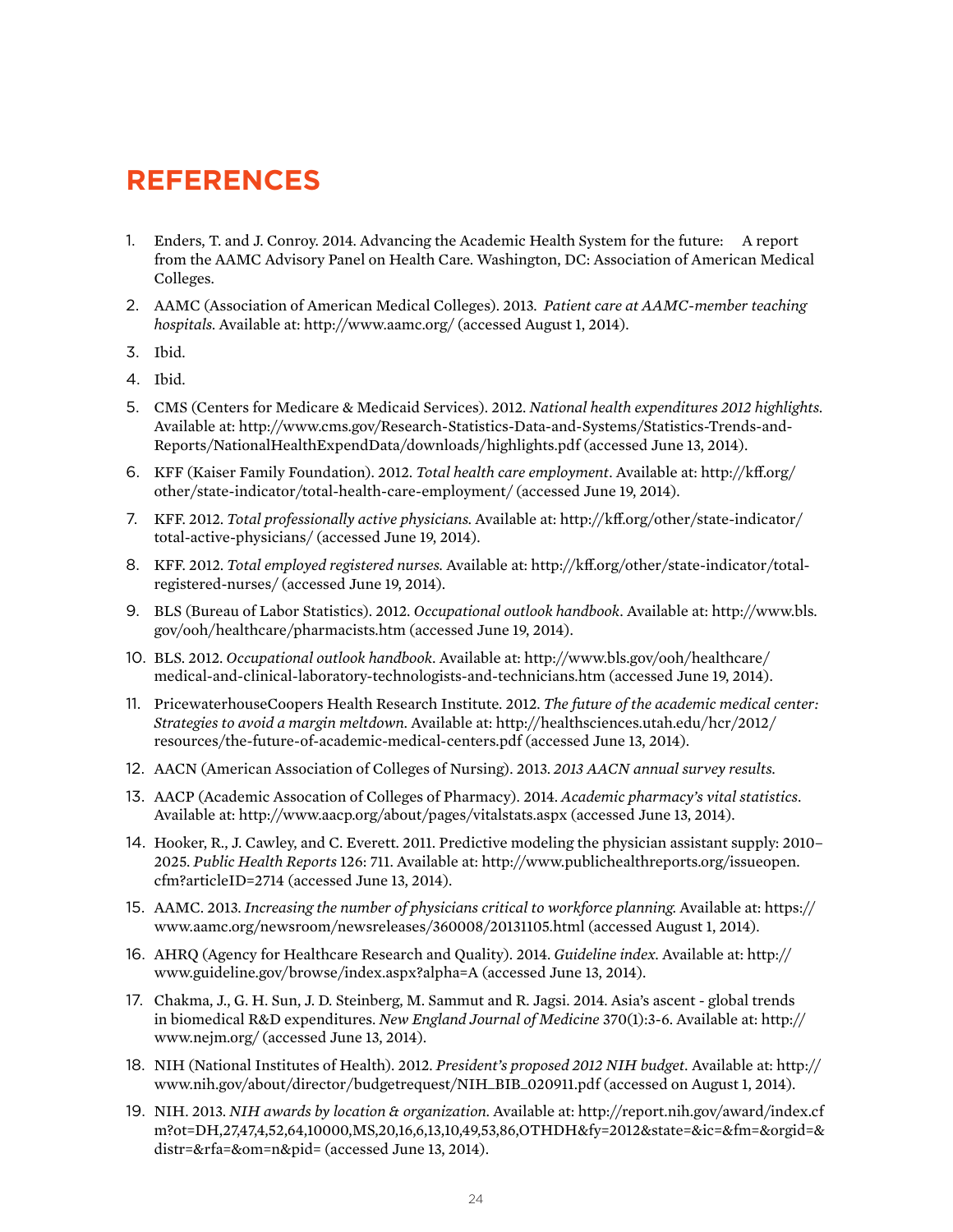- 20. Chakma et al., *op. cit.*
- 21. ACS (American College of Surgeons). 2012. *Critical state of GME funding.* Available at: http:// bulletin.facs.org/2012/11/critical-state-of-gme-funding/ (accessed on August 1, 2014).
- 22. Ibid.
- 23. IOM (Institute of Medicine). 2014. *Graduate Medical Education that meets the nation's health needs*. Washington, DC: The National Academies Press.
- 24. NORC at the University of Chicago. 2014. *Evaluation of the information technology professionals in health care ("workforce") program - summative report*. Available at: http://www.healthit.gov/sites/ default/files/workforceevaluationsummativereport.pdf (accessed on August 1, 2014).

25. Ibid.

- 26. PriceWaterhouseCoopers, *op. cit.*
- 27. Ibid.
- 28. amfAR (The Foundation for AIDS Research), TAG (Treatment Action Group). 2013. *The costs of flat funding for biomedical research.* Available at: http://www.amfar.org/uploadedFiles/\_amfarorg/ On\_the\_Hill/Issue%20Brief%20-%20The%20Costs%20of%20Flat%20Funding%20NIH%20 Research\_080513.pdf (accessed June 13, 2014).
- 29. Ibid.
- 30. Enders, et al., *op. cit.*
- 31. IOM. 1999. *To err is human: Building a safer health system*. Washington, DC: The National Academies Press.
- 32. Duffy, T. P. 2011. The Flexner Report 100 years later. *Yale Journal of Biological Medicine* (84)3: 269-276. Available at: http://www.ncbi.nlm.nih.gov/pmc/articles/PMC3178858/ (accessed August 1, 2014).

## **Academic Health System Case Material**

*A corresponding document, Academic Health System Case Material, has been assembled, and the case materials presented by participating institutions, including those from which the illustrative examples have been drawn, can be found on the IOM website at www.iom.edu/EssentialPrioritiesforAHSs. Other institutions are invited and encouraged to submit material for later updates. Please submit to vsrt@nas.edu.*